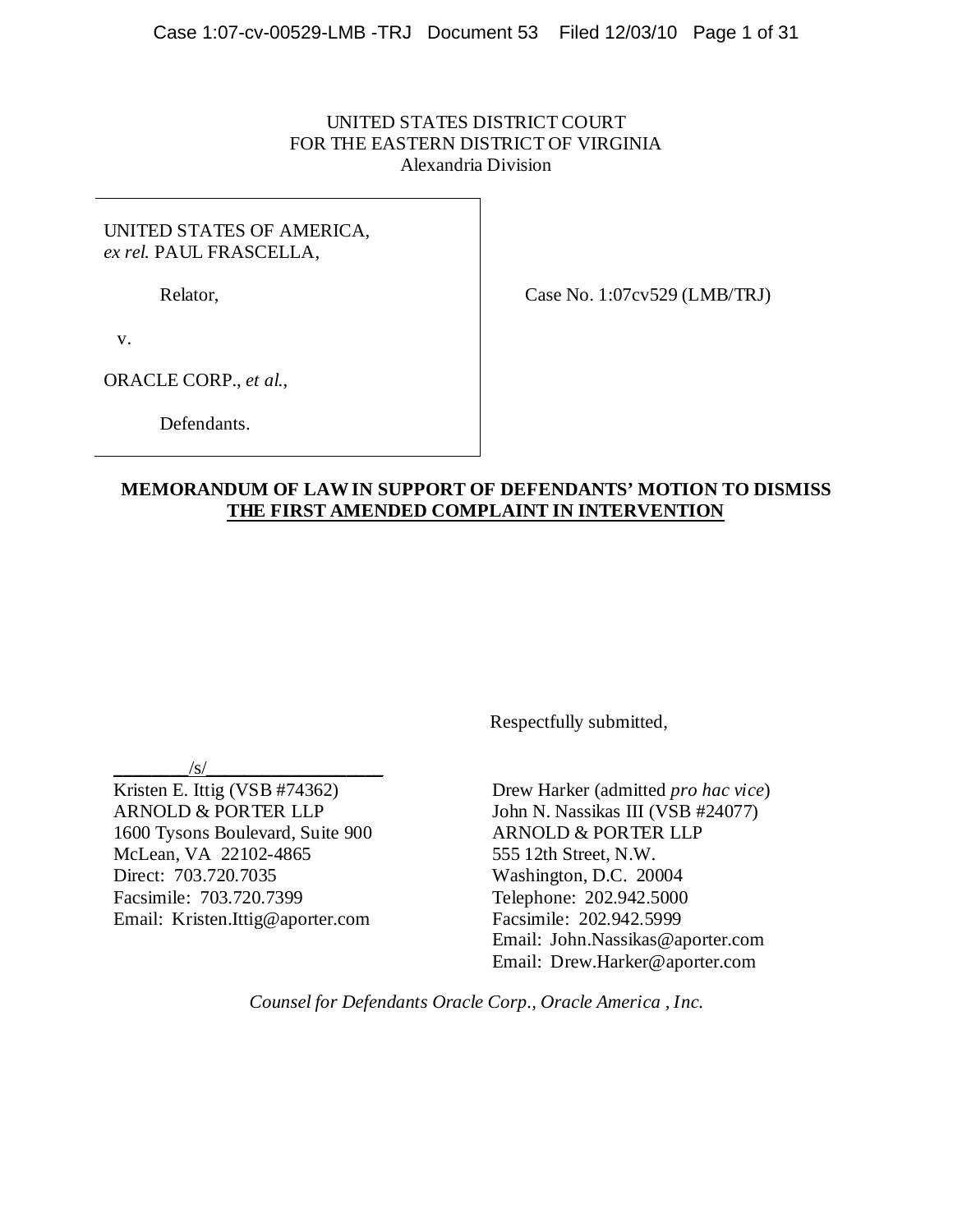# **TABLE OF CONTENTS**

# **Page**

| <b>ARGUMENT</b>    |           |                                                                          |                                                                    |  |
|--------------------|-----------|--------------------------------------------------------------------------|--------------------------------------------------------------------|--|
| I.                 |           |                                                                          |                                                                    |  |
|                    | A.        | The FACI Asserts Untimely Claims Based Upon the 1997 Disclosures4        |                                                                    |  |
|                    |           | $\mathbf{1}$ .                                                           |                                                                    |  |
|                    |           | 2.                                                                       |                                                                    |  |
|                    | <b>B.</b> | The FACI Fails to Allege an Act of Common Law Fraud Occurring            |                                                                    |  |
| П.                 |           | The e-Business Allegations Fail To State A Plausible Claim for Relief 14 |                                                                    |  |
|                    | A.        |                                                                          |                                                                    |  |
|                    | <b>B.</b> |                                                                          | The e-Business Allegations are Based upon Distorted and Incomplete |  |
| Ш.                 |           |                                                                          |                                                                    |  |
|                    | A.        |                                                                          |                                                                    |  |
|                    | <b>B.</b> |                                                                          |                                                                    |  |
|                    |           | 1.                                                                       | The FACI Fails to Allege That Oracle Submitted a False             |  |
|                    |           | 2.                                                                       | The FACI Fails to Allege Oracle's Contractual Requirements 23      |  |
|                    |           | 3.                                                                       | The FACI Fails to Allege Contractual Violations With               |  |
|                    |           | 4.                                                                       |                                                                    |  |
|                    |           | 5.                                                                       |                                                                    |  |
| <b>CONCLUSION.</b> |           |                                                                          |                                                                    |  |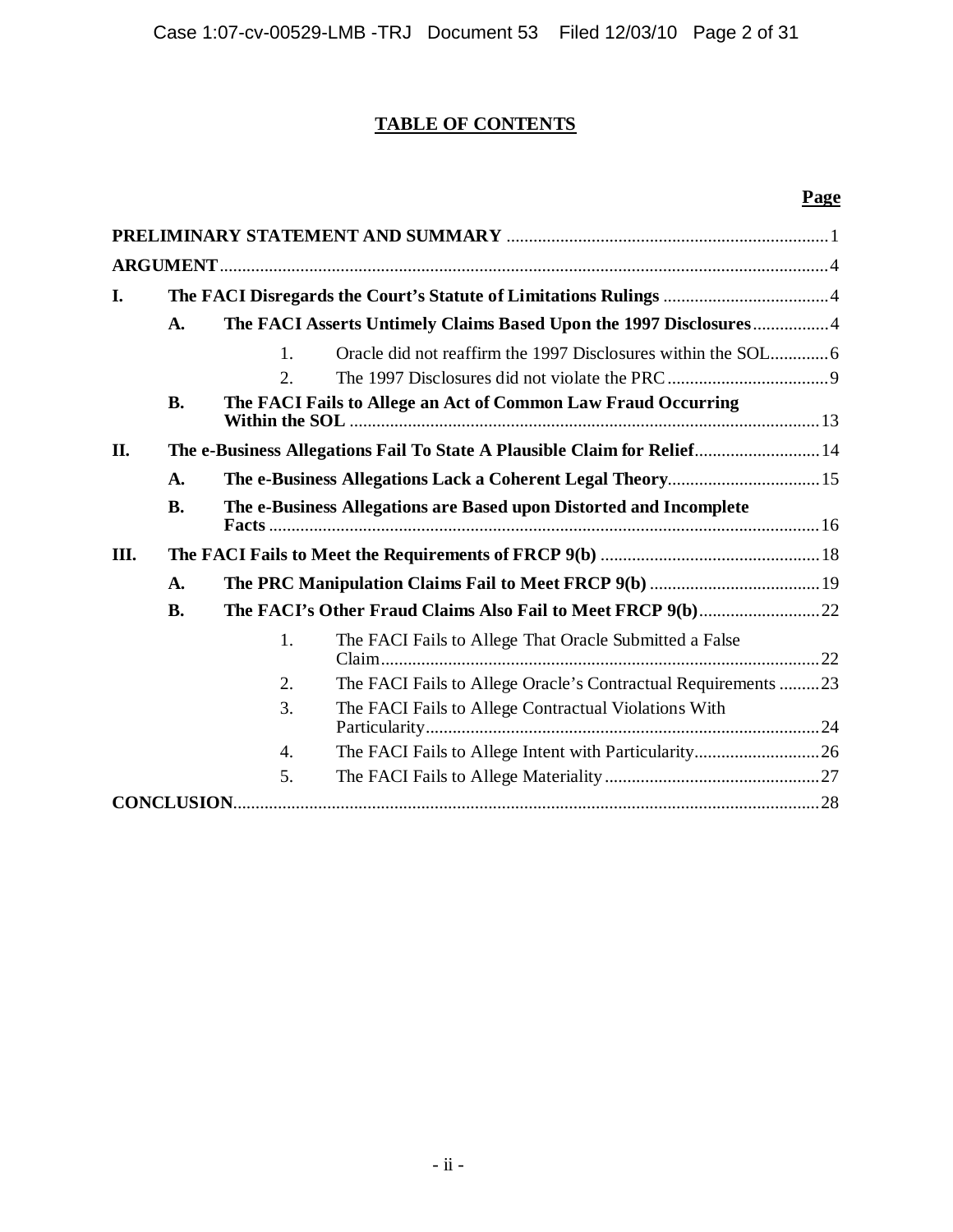# Case 1:07-cv-00529-LMB -TRJ Document 53 Filed 12/03/10 Page 3 of 31

Defendants Oracle Corp. and Oracle America, Inc. (collectively "Oracle"), by and through undersigned counsel, respectfully submit this Memorandum of Law in support of their Motion to Dismiss the First Amended Complaint in Intervention.

## **PRELIMINARY STATEMENT AND SUMMARY**

On November 2, 2010, the Court dismissed in part the Government's original Complaint in Intervention. The Court dismissed "(1) any claims based upon the 1997 disclosures, (2) any claims alleging common law fraud occurring before May 29, 2004, and (3) any claims alleging False Claims Act violations, breach of contract, or quasi contract violations occurring before May, 29, 2001…" (Order, Nov. 2, 2010.) The Court explained, "[T]o the extent that any of the government's non-disclosure, false statements, or non-compliance claims rest on factual allegations dealing with conduct before those dates, the allegations will be dismissed as timebarred under the relevant statutes of limitations." (Mem. Op. at 26.)

Finding that the Government had only alleged "a general pattern of fraud," the Court also required the Government to file an amended complaint providing more specificity about its fraud allegations:

> Given that many of the allegations in the United States's Complaint in Intervention do not provide specific dates, instead merely alleging a general pattern of fraud, the government will be required to file an Amended Complaint in Intervention stating only common law fraud claims based upon conduct occurring on or after May 29, 2004, along with any False Claims Act and breach of contract or quasi-contract claims based upon conduct occurring on or after May 29, 2001.

(*Id.* at 26 n.7.) Despite direction to avoid any claims "based upon the 1997 disclosures" and to provide details about Oracle's alleged fraudulent conduct, the First Amended Complaint in Intervention ("FACI") does neither. The FACI's principal False Claims Act ("FCA") allegations are barred by the statute of limitations ("SOL") because they are based on conduct prior to May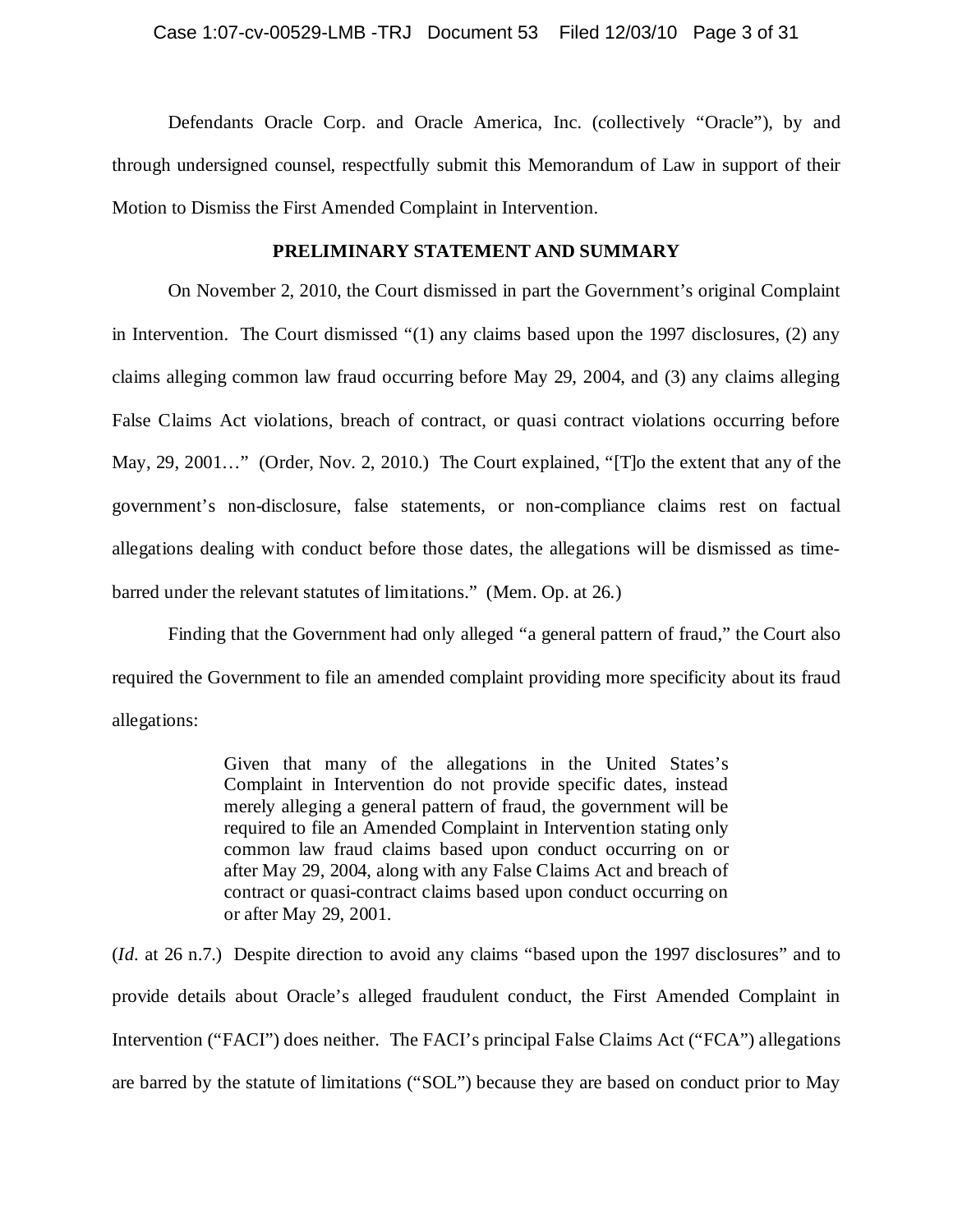## Case 1:07-cv-00529-LMB -TRJ Document 53 Filed 12/03/10 Page 4 of 31

29, 2001, and the level of specificity regarding Oracle's alleged fraud remains woefully inadequate.

Through a legal sleight of hand, the Government attempts to resurrect its untimely 1997 Disclosure allegations.<sup>1</sup> First, the Government argues that Oracle represented after May 29, 2001 that its 1997 Disclosures, which it claims were false, were in fact accurate. Resolution of this allegation will necessarily require evaluation of the accuracy of the 1997 Disclosures as well as the post-May 29, 2001 representations. Thus, these claims impermissibly "rest on factual allegations dealing with conduct before those dates [May 29, 2001]" (Mem. Op. at 26), and are precluded for the reasons set forth in the Court's Opinion.

Second, the Government's argument about the alleged reaffirmations of the 1997 Disclosures ignores that Oracle's May 2, 2001 disclosures stated clearly that the company's fundamental business model for licensing software reflected in the 1997 Disclosures had been replaced by the e-Business model, thus rendering the 1997 Disclosures irrelevant. This superseding event cut off any relationship between the 1997 Disclosures and post-May 29, 2001 statements.

Third, the Government argues that the Price Reductions clause ("PRC") required updating any inaccurate disclosures and thus Oracle was in perpetual violation of the PRC because of its allegedly false 1997 Disclosures. But this argument ignores both that the PRC has no such update obligation and that another clause, the Price Adjustment clause ("PAC"), does

 $<sup>1</sup>$  Oracle's first Motion to Dismiss and this Court's Opinion identified "four categories of factual</sup> allegations" in the Government's original Complaint: 1997 Disclosures, PRC Reporting, PRC Compliance and e-Business Disclosures. (*See* Mem. Op. at 6-9.) The FACI is structured in substantially the same manner, and thus this Motion continues to refer to these four categories.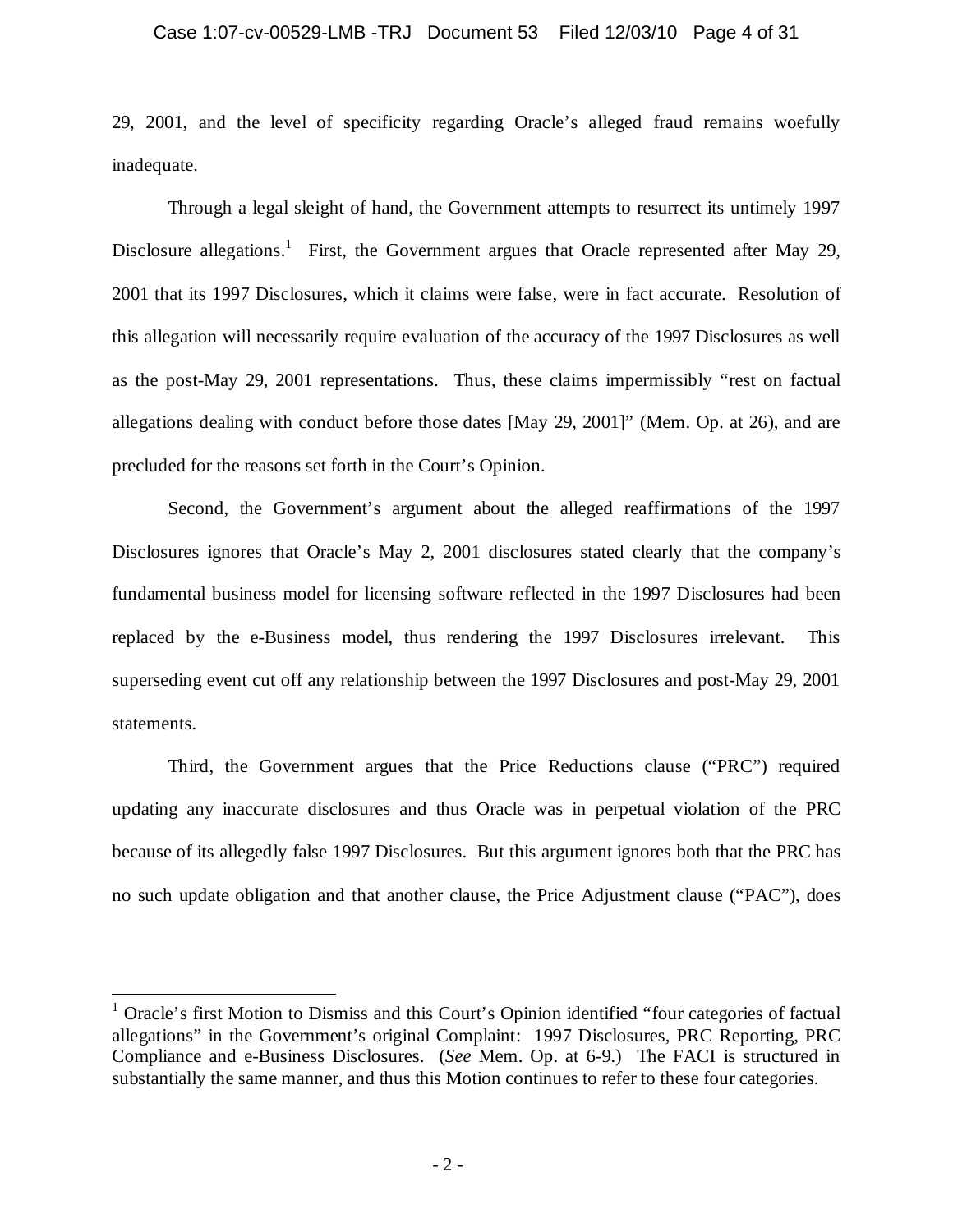#### Case 1:07-cv-00529-LMB -TRJ Document 53 Filed 12/03/10 Page 5 of 31

impose this obligation. The PAC, however, is not even in Oracle's contract. Thus, any claims based on continued conduct related to the 1997 Disclosures should be dismissed.

The FACI common law fraud counts also fail because the Government alleges no post-May 29, 2001 statement or conduct that remotely resembles fraud. The best the Government can do is to cite a letter dated June 22, 2005 related to a modification that states "All other discounts, terms and conditions remain the same." But this modification related to educational products, not software products, which are the subject of the case. Beyond this, the cited statement is not a price/discount disclosure at all, but boilerplate language reflecting that all other terms of the underlying GSA Contract remain the same.

The only other support for this allegation is an assertion "on information and belief" that a January 24, 2005 disclosure was inaccurate. This naked allegation is devoid of any other supporting detail and should be dismissed under Federal Rule of Civil Procedure ("FRCP") 9(b).

The Government tries to resurrect its e-Business Disclosure allegations, but they occurred before May 29, 2001. The Government's attempt to apply the same PRC update obligation to these disclosures as it did to the 1997 Disclosures fails for the reasons discussed in connection with the 1997 Disclosures.

Finally, the Government has ignored altogether the Court's direction to provide more specificity about its allegations. The FACI contains the same vague allegations regarding a general pattern of fraud that plagued the original Complaint. Such general averments of fraud are inconsistent with both the Court's specific direction and FRCP 9(b).

Nowhere is this more apparent than in the Government's PRC Compliance claims. The Government's allegation that Oracle manipulated its commercial transactions to avoid triggering the PRC relies on a few stray emails, at least one of which was sent prior to May 29, 2001, and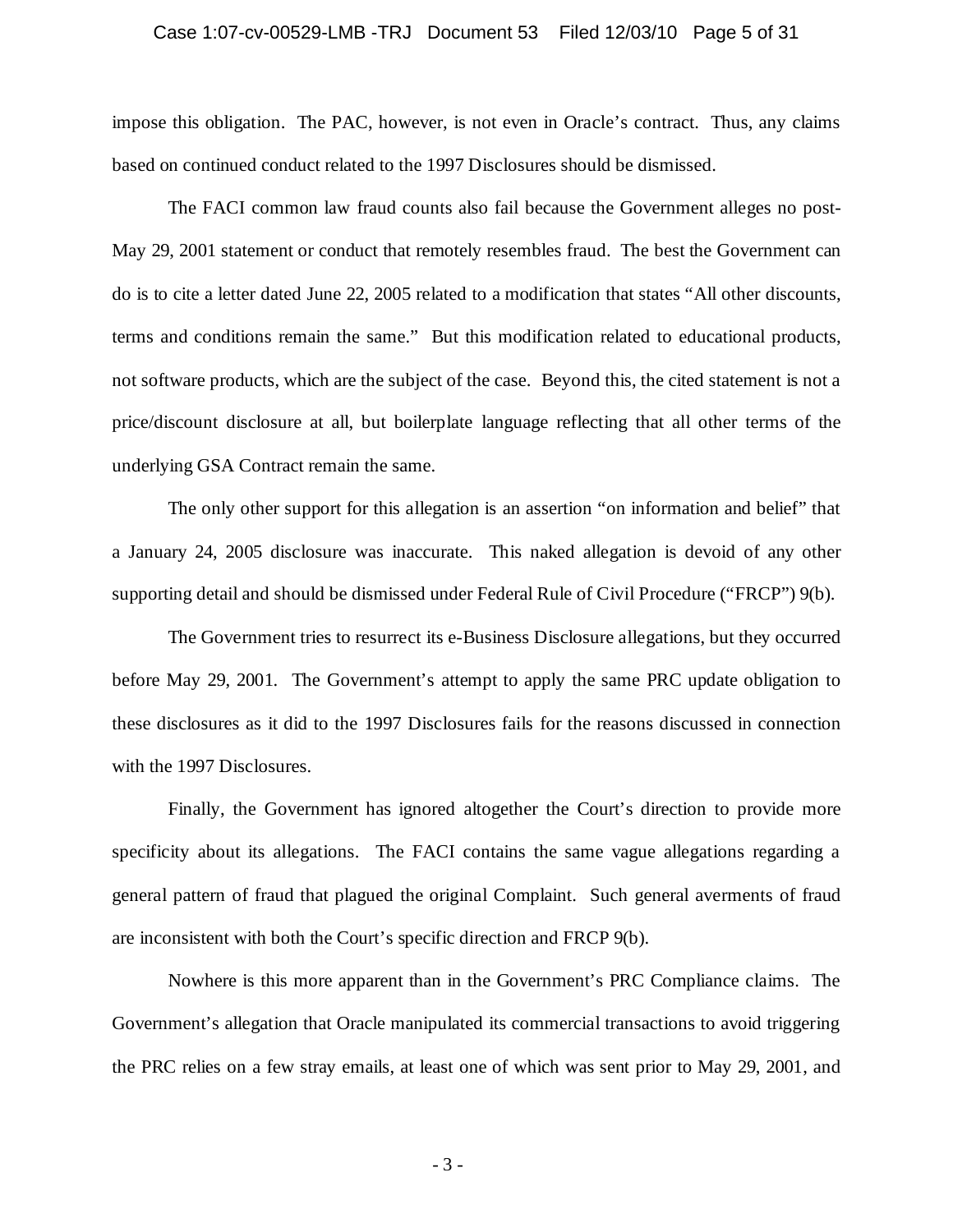nothing more. The Government fails to identify the Oracle personnel involved, the identity of the customer, whether and how the transaction was completed, or the false claims for payment.

For all these reasons, the FACI should be dismissed with prejudice.

#### **ARGUMENT**

### **I. The FACI Disregards the Court's Statute of Limitations Rulings**

The Court made two rulings when partially granting Oracle's first Motion to Dismiss. It dismissed as untimely "any claims based upon the 1997 disclosures." (Mem. Op. at 31.) In addition, the Court ruled untimely any alleged FCA violation, breach of contract or quasicontract violation occurring before May 29, 2001, and any alleged act of common law fraud occurring before May 29, 2004. (*Id.* at 26, 31-32.) Despite these rulings, a substantial portion of the FACI's allegations concern the 1997 Disclosures. The FACI continues to assert common law fraud (Counts 4 and 5) without identifying a single misrepresentation or transaction occurring after May 29, 2004. In accordance with this Court's prior rulings, all claims based upon the 1997 Disclosures, as well as Counts 4 and 5 of the FACI must be dismissed.

## **A. The FACI Asserts Untimely Claims Based Upon the 1997 Disclosures**

The FACI attempts to revive the untimely 1997 Disclosure allegations in two ways. First, the Government asserts that Oracle reaffirmed the 1997 Disclosures after May 29, 2001 in connection with various contract modifications by stating that its discounting practices had not changed. (FACI ¶¶ 49-73.) Second, the FACI alleges that Oracle's failure to correct the 1997 Disclosures resulted in continuous PRC violations. (FACI ¶¶ 76-78.) Both ignore the Court's prior SOL ruling. Regardless of any theory that the Government may conjure up to cloak the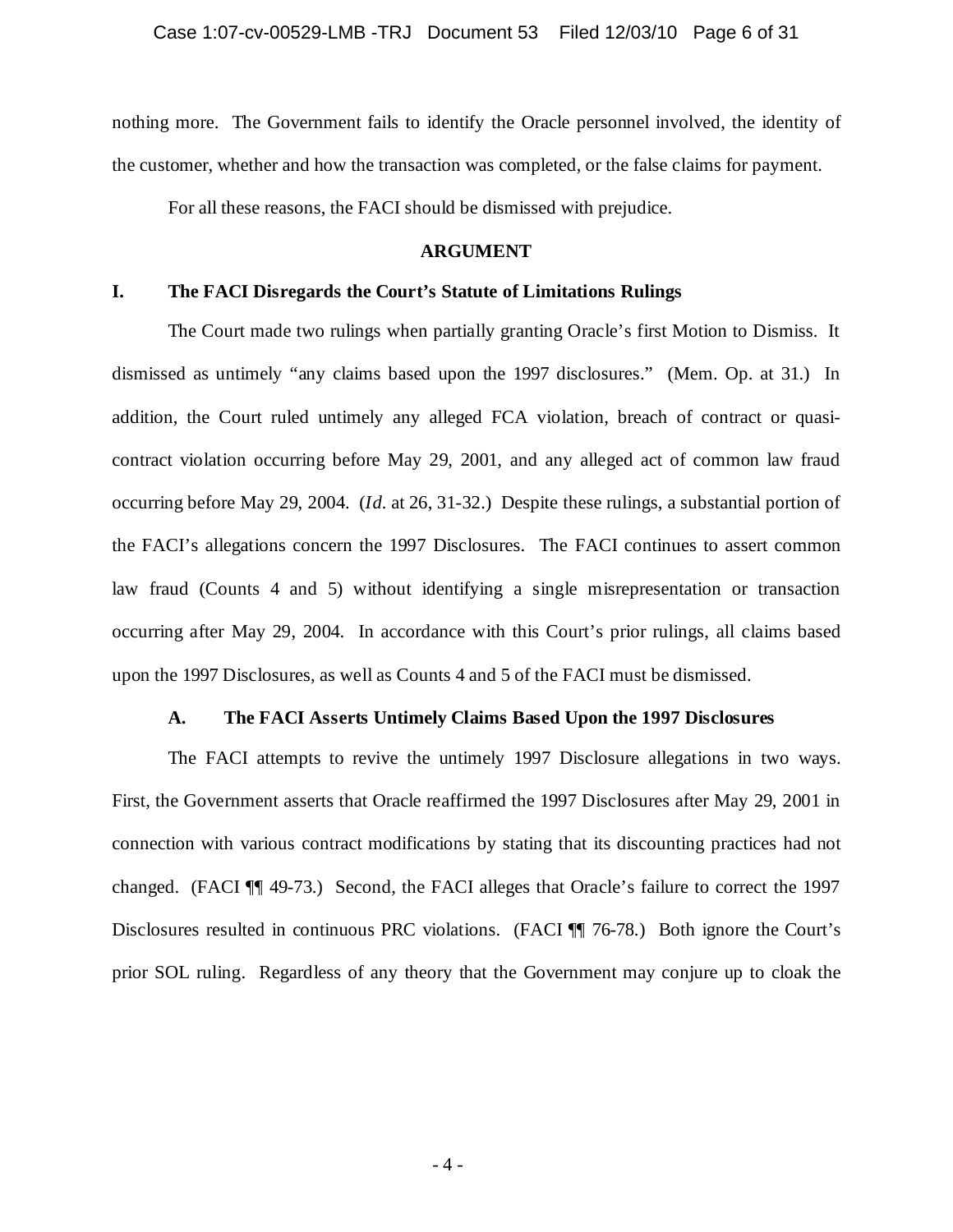#### Case 1:07-cv-00529-LMB -TRJ Document 53 Filed 12/03/10 Page 7 of 31

1997 Disclosures, they all suffer the same infirmity: the Government was on notice about any alleged defect in the 1997 disclosures through the 1998 GSA OIG audit report.<sup>2</sup>

The truth of any allegation arising out of the 1997 Disclosures -- whether based upon charts submitted in 1997, statements made after May 29, 2001 that Oracle's business practices had not changed, or an alleged PRC obligation to correct any past mistakes -- turns on whether the 1997 Disclosures were correct. This is the issue that the Court ruled untimely. "With regard to the 1997 disclosures, all of the pitfalls that statutes of limitations are designed to avoid would almost certainly be present, including immense difficulties presented by requiring whatever witnesses who are still available to recall what was said, intended, and understood during complex contract negotiations from over a decade ago." (Mem. Op. at 23.) The existence of the PRC, or a later non-specific statement of affirmation does not make memories more clear, or documents more available, nor does it raise witnesses from the dead. If the SOL's underlying policies are honored, then *all* claims arising out of the 1997 Disclosures must be dismissed.

Similarly, even if the alleged reaffirmations of pre-2001 statements or the PRC somehow revived the 1997 Disclosures, it is undisputed that the Government knew of these claims from the 1998 Audit, but decided to ignore them and move forward with the 1998 Contract. As the Court noted at oral argument, this knowledge and acceptance implicates more than just timeliness issues. Accepting as true the Government's allegation that the 1997 Disclosures were false, any "corrected" Oracle disclosures during contract performance would have merely repeated conclusions that the Government reached in the 1998 Audit, but chose to ignore. The FACI continues to rely on the 1997 Disclosures, as it still asserts that "the information that

<sup>&</sup>lt;sup>2</sup> Notably, the Government, in its "Statement of Facts" related to the 1997 Disclosures once again omits any reference to the GSA OIG audit report, which the Court addressed in its opinion. (Mem. Op. at 20-23.)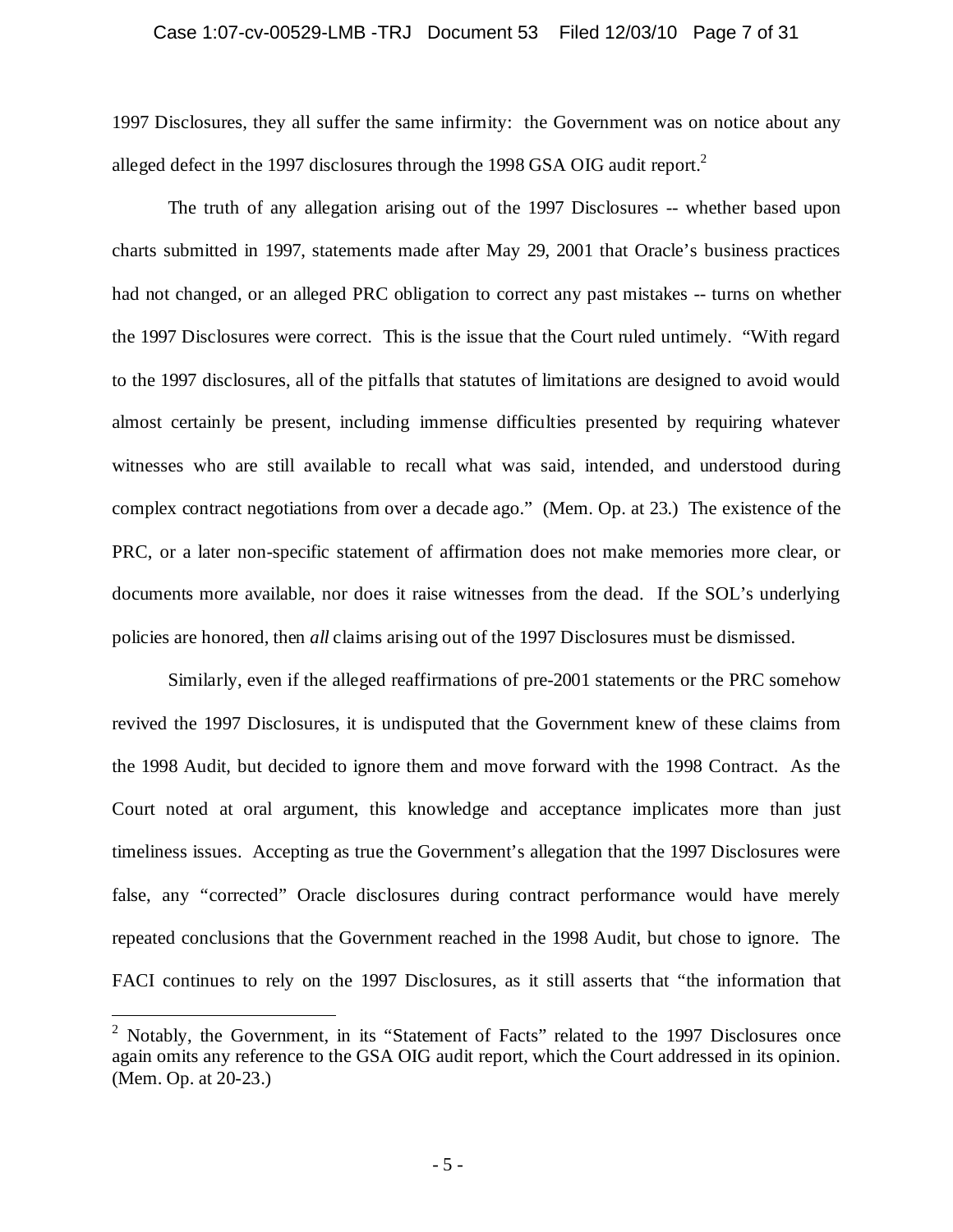### Case 1:07-cv-00529-LMB -TRJ Document 53 Filed 12/03/10 Page 8 of 31

Oracle provided GSA regarding its commercial sales practices was not accurate, complete, or current, and its actual commercial discounting and pricing policies were not consistent with Oracle's disclosures to the Government." (FACI ¶ 57.) Whether described in terms of waiver, or the lack of materiality required for fraud, the Government's knowledge and acceptance of any alleged improprieties eliminates all current claims arising out of the 1997 Disclosures. Not only are they stale, but as discussed below, Oracle did not reaffirm the 1997 Disclosures after May 29, 2001, and the PRC did not require Oracle to take any action.

## **1. Oracle did not reaffirm the 1997 Disclosures within the SOL**

On May 2, 2001, Oracle made an updated disclosure in connection with a contract modification to add e-Business products. (FACI ¶¶ 44-45.) The FACI misrepresents this disclosure as one that provided discounting practices for new "upgraded versions" of Oracle software (the e-Business products) while leaving the allegedly false 1997 Disclosures unchanged. (FACI ¶¶ 44, 50.) Contrary to the FACI's characterization, Oracle did not reaffirm the allegedly false 1997 Disclosures during the applicable SOL because before May 29, 2001, Oracle amended those disclosures.

The May 2, 2001 disclosure shows that e-Business was far more than updated software, it was an entirely new way of licensing software. (*See* Ex. 1 at Attach. 2.)<sup>3</sup> Oracle explained that it fundamentally changed the way in which it licensed software, terminating the "Concurrent Device" licensing metric used at the time of the 1997 Disclosures. (*Id.*) In December 1999, Oracle stopped selling under the "Concurrent Device" model (which charged license fees based

<sup>3</sup> This Court "may consider documents attached to the complaint, *see* Fed. R. Civ. P. 10(c), as well as those attached to [a] motion to dismiss, so long as they are integral to the complaint and authentic." *See Sec. of State for Def. v. Trimble Navigation Ltd.*, 484 F.3d 700, 705 (4th Cir. 2007). The Exhibits attached to this Motion qualify on both counts. Each are quoted or otherwise relied upon in the FACI, and there is no question regarding their authenticity.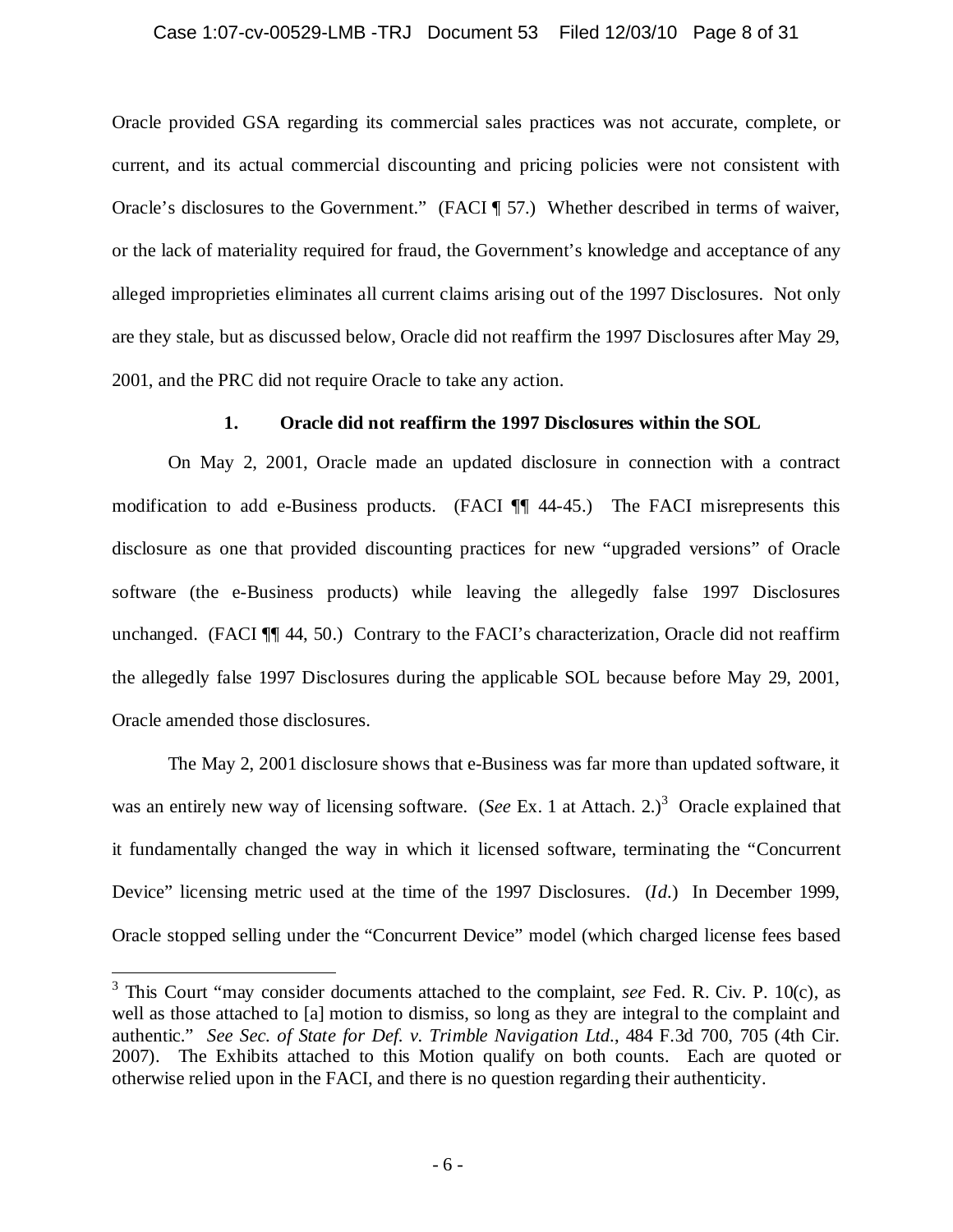# Case 1:07-cv-00529-LMB -TRJ Document 53 Filed 12/03/10 Page 9 of 31

upon the maximum number of people or devices accessing the software at one time) and replaced it with the e-Business model (which charged license fees based upon either the number of named users or the number and speed of processors accessing the software). (*Id.*) The technical support pricing method also changed in the e-Business model. The May 2, 2001 disclosure then describes Oracle's new e-Business sales model, which included different discounting practices and policies. (*See id.*; FACI ¶¶ 44-45.) Thus, the e-Business sales practices disclosures were not made in addition to and separate from the allegedly false 1997 Disclosures -- they *replaced* those disclosures.

The FACI identifies three allegedly false portions of the 1997 Disclosures that Oracle reaffirmed after May 29, 2001:

> 1) Oracle's discounts were based on distinctions between classes of customers;

> 2) Oracle offered "standard discounts" that fell within specified ranges to its non-GSA customers, and the "standard discount" for commercial end users was 15 to 20 percent off of list prices; and

> 3) "non-standard discounts are used in less than five percent (5%) of the total number of commercial transactions" and that "Oracle uses non-standard discounts [only] in unique situations where an individual transaction/contract size warrants additional considerations."

(FACI ¶ 50.) The May 2, 2001 disclosure, however, rendered all of these concepts meaningless.

The e-Business discounting disclosures confirm that Oracle changed all of the allegedly false 1997 Disclosures. Oracle described new standard discounting policies, with new discount ranges that were based primarily upon order size, without any reference to customer category. (*See* Ex. 1 at Attach. 2, 4.) This change expressly amends not only the 1997 Disclosures about customer classifications and specific disclosed discount ranges, but also the frequency of "nonstandard" discounts, which is nothing more than a statistical representation of the relationship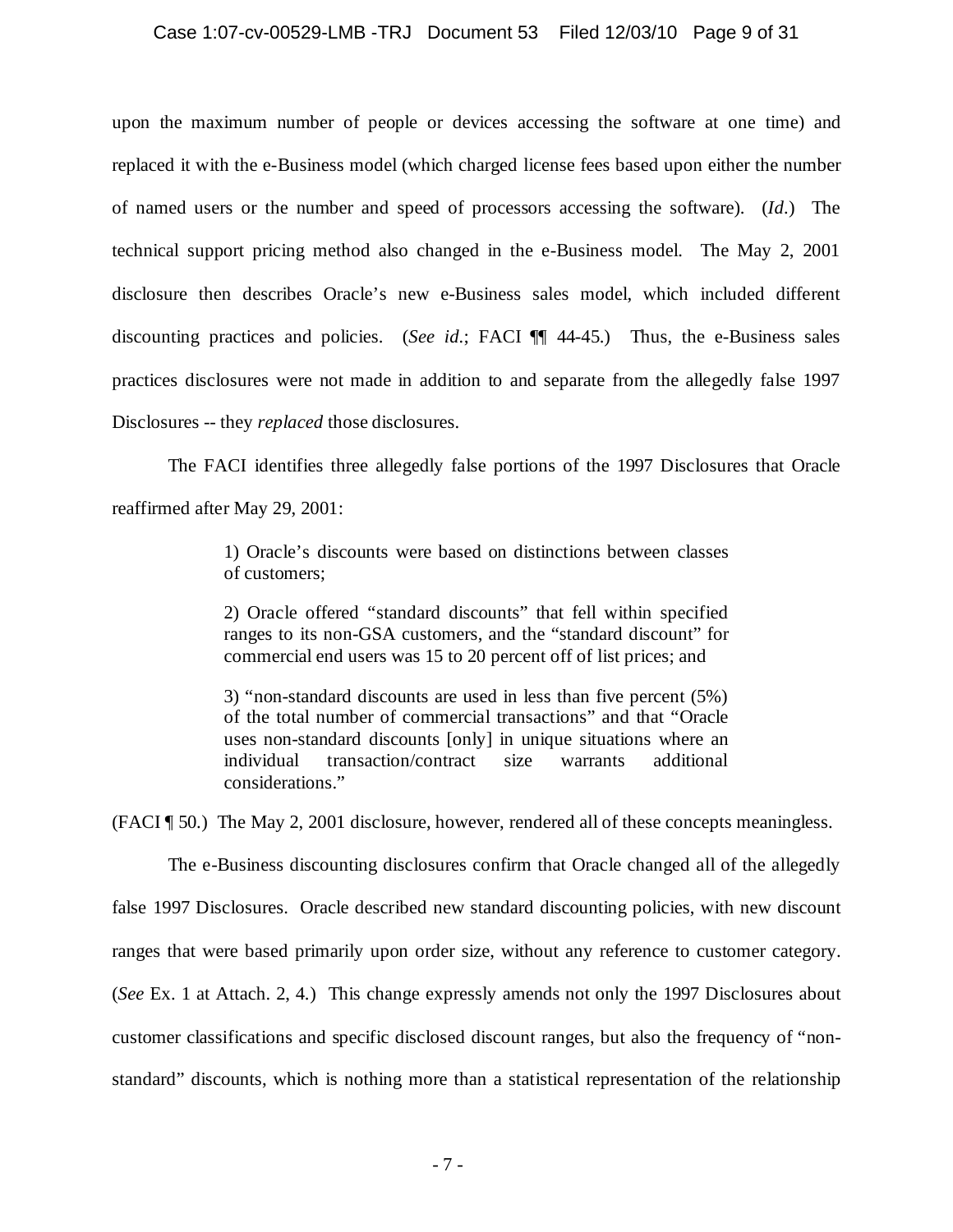#### Case 1:07-cv-00529-LMB -TRJ Document 53 Filed 12/03/10 Page 10 of 31

between certain "standard" and "non-standard" discounts that had ceased to exist. Thus, far from reaffirming the 1997 Disclosures within the applicable SOL, Oracle unequivocally amended those disclosures before May 29, 2001. As such, contrary to what the FACI would portray, the impact of the allegedly false 1997 Disclosures began and ended outside of the limitations period.

In this context, Oracle's statements after May 29, 2001 do not revive the allegedly false 1997 Disclosures. Oracle included the following condition in its post May 29, 2001 statements: "[e]xcept as previously discussed and identified in previous modification submissions. . ." (FACI ¶ 49.) As set out above, the changes referenced in this caveat would include the replacement of the 1997 Disclosures with e-Business disclosures.

All other documents cited in the FACI as reaffirming the 1997 Disclosures have nothing to do with the 1997 Disclosures. The FACI identifies two letters (dated July 27, 2001 and August 5, 2002) which certify that certain information submitted *in connection with requests for modifications* was current accurate and complete. (FACI  $\P$  52-53.) These letters make no mention of the 1997 Disclosures. (*See* Exs. 2-3.) The FACI also quotes language from a June 22, 2005 letter stating that "[a]ll other discounts, terms and conditions remain the same." (FACI ¶ 54.) This letter does not mention the 1997 Disclosures, but more importantly, it does not even discuss software licenses.  $(Ex. 4.)^4$  The June 22, 2005 letter concerns changes to certain education products, which are not at issue in this case. (*Id.*) Finally, the FACI cites an October 31, 2003 certification that the PRC relationship established in 1997 would not change. (FACI ¶ 56.) As set out more fully below, this certification is unrelated to the 1997 Disclosures and merely confirms that Oracle would report to GSA if it gave its BOA customers better discounts

<sup>&</sup>lt;sup>4</sup> There are two letters to GSA dated June 22, 2005 containing the quoted language. Both transmitted modifications to Oracle's training products, and the arguments presented apply with equal force regardless of which letter the Government seeks to rely on.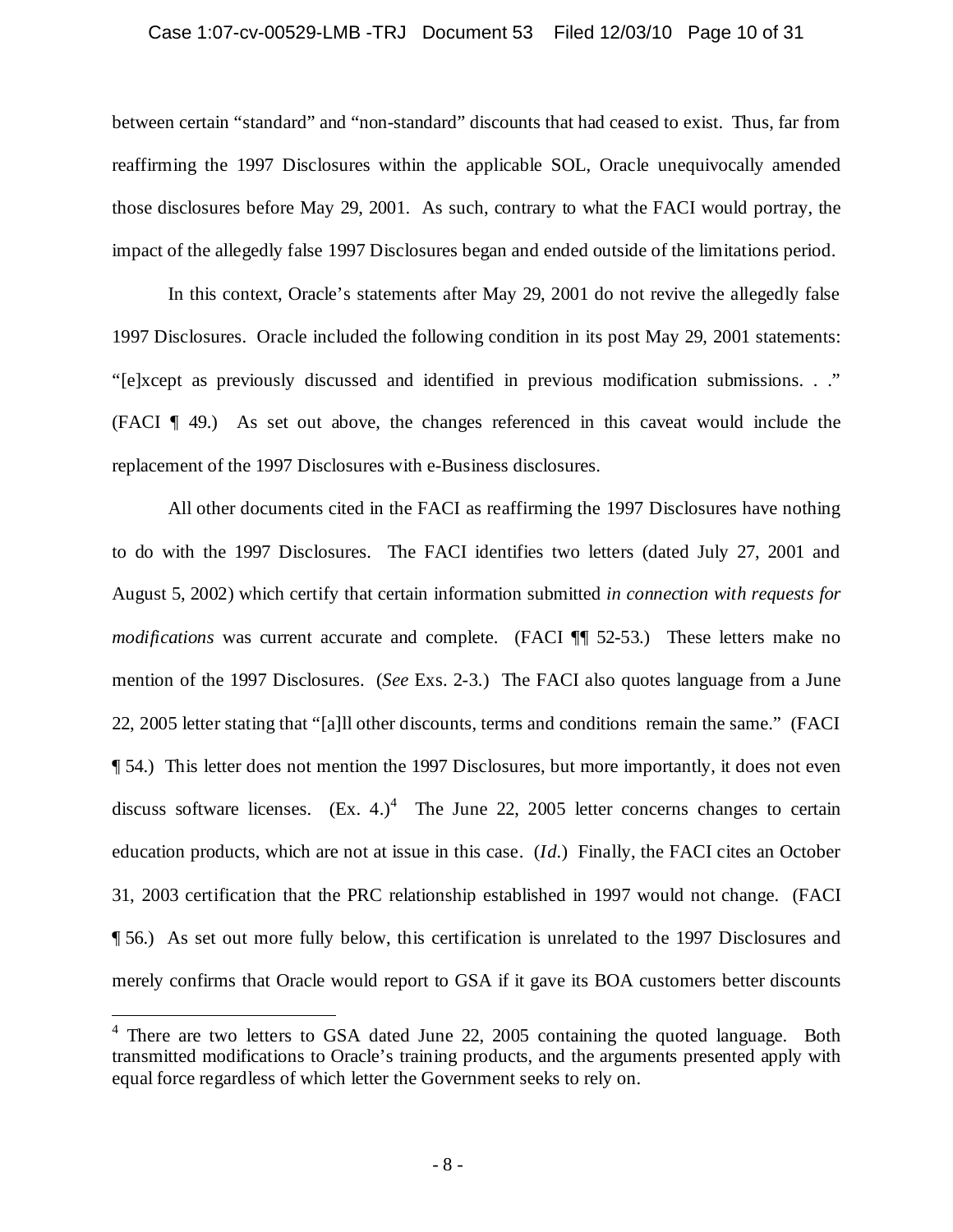#### Case 1:07-cv-00529-LMB -TRJ Document 53 Filed 12/03/10 Page 11 of 31

than those provided under its MAS Contract. Accordingly, nothing that Oracle stated to GSA after May 29, 2001 reaffirms to the 1997 Disclosures.

#### **2. The 1997 Disclosures did not violate the PRC**

The second tactic that the Government uses to revive the 1997 Disclosures seems to be predicated on the PAC and the PRC, and asserts that the 1997 Disclosures violated the PRC throughout contract performance and required Oracle to reduce its prices. (FACI ¶ 57-77.) Again, the FACI uses deceptive language in attempting to create a timely claim. The accuracy of disclosures made during negotiations is governed *exclusively* by the PAC, which was not included in Oracle's 1998 Contract. The plain language of the PRC and practical realities confirm that the PRC does not operate as the FACI alleges.

## **a. The FACI improperly conflates the PRC and PAC**

The FACI asserts that the 1997 Disclosures regarding Oracle's discounting practices were not current, accurate and complete, and seems to suggest that as a result, the Government was entitled to a price reduction under the PRC, reflecting Oracle's actual discounting practices. (FACI ¶ 57-77.) The GSA Acquisition Manual ("GSAM") includes a contract clause that grants such price reduction rights to the Government, but it is the PAC, not the PRC. *Compare* GSAM 552.238-75(c) *with* GSAM 552.215-72 (attached as Ex. 5). The PAC permits the Government to reduce negotiated MAS contract prices if those prices were significantly increased because the Contractor failed to "[p]rovide information required by th[e] solicitation," or "[s]ubmit information that was current, accurate, and complete." GSAM 552.215-72(a). The Government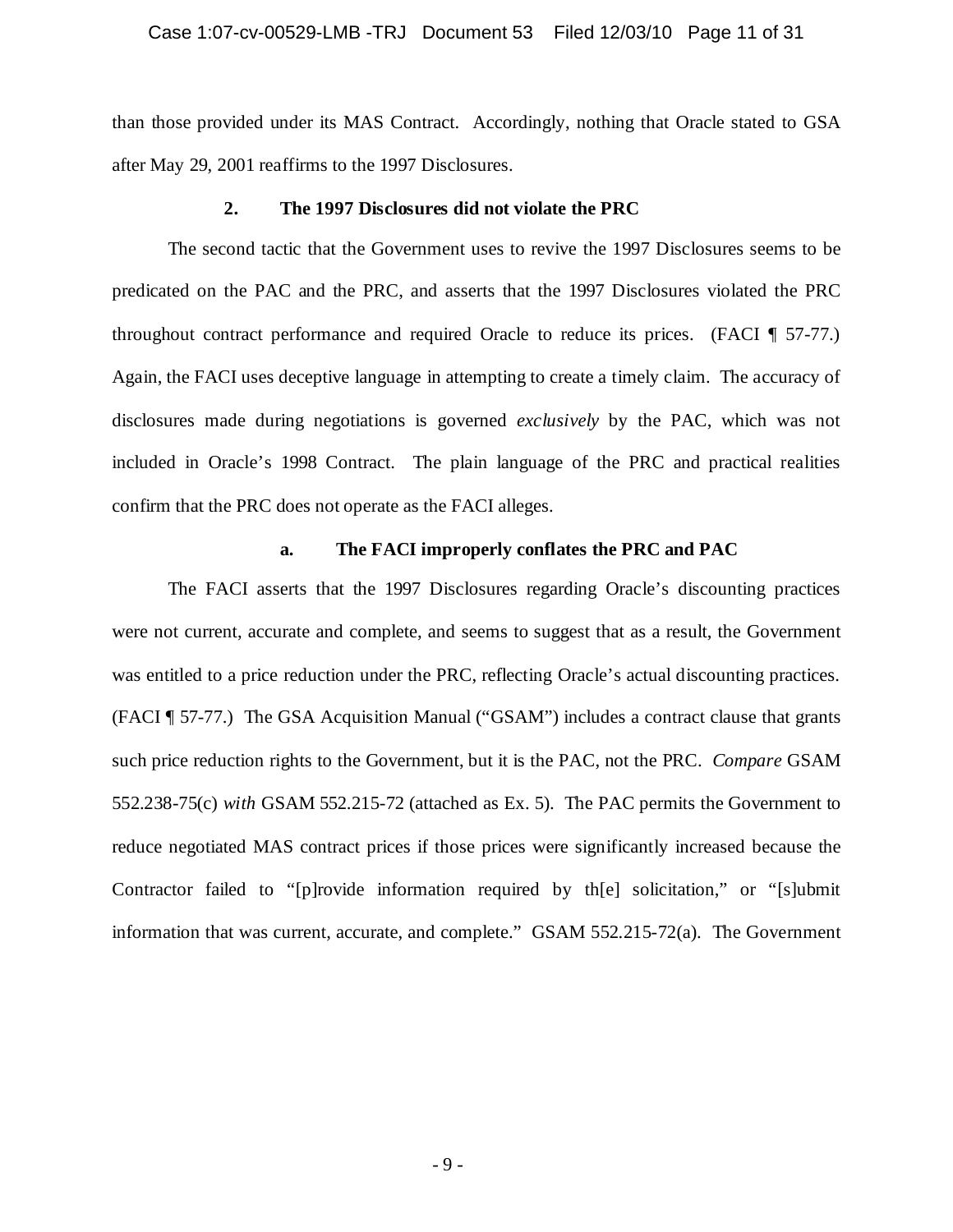acknowledges this, and cites the PAC. (FACI ¶ 25.) Once again telling only half the story, the

Government neglects to mention that the PAC was *not* in Oracle's contract.<sup>5</sup>

The PAC is the *only* contractual provision entitling the Government to a price reduction based upon inaccurate or incomplete disclosures made during negotiations. GSA admitted this when responding to industry comments on the PAC:

> The final rule retains the Price Adjustment clause. Even though GSA has limited post-award audits of information submitted in support of price negotiations, there are other circumstances that may result in the Government discovering that the offeror/contractor submitted inaccurate, not current or incomplete information. For example, the IG may perform an audit based on its authority under the Inspector General Act. The IG may not find fraud but may find that incomplete, not current or inaccurate information was provided GSA and that the lack of information impacted the price the contracting officer negotiated. Without a clause, GSA has no recourse other than to try and convince the contractor to negotiate an equitable settlement. *The contractor would be under no contractual or legal obligation to do so*.

*See* 62 Fed. Reg. 44,517, 44,520 (Aug. 21, 1997) (emphasis added). If the PRC did what the Government now argues, the PAC would be superfluous. Given the absence of a PAC in the 1998 Contract, the Government may not conflate the PAC and the PRC in an effort to assert a right that simply does not exist.

 $<sup>5</sup>$  The original solicitation resulting in Oracle's 1998 Contract was issued before the PAC was</sup> included in the GSAM in August 1997. *See* 62 Fed. Reg. 44,517, 44,518 (Aug. 21, 1997). Inclusion of the PAC in solicitations issued before August 21, 1997 was completely optional. (*Id.*) Although GSA continued to negotiate with Oracle until December 1998, it chose not to add the PAC to Oracle's Solicitation, and as a result, that clause was not included in the 1998 Contract.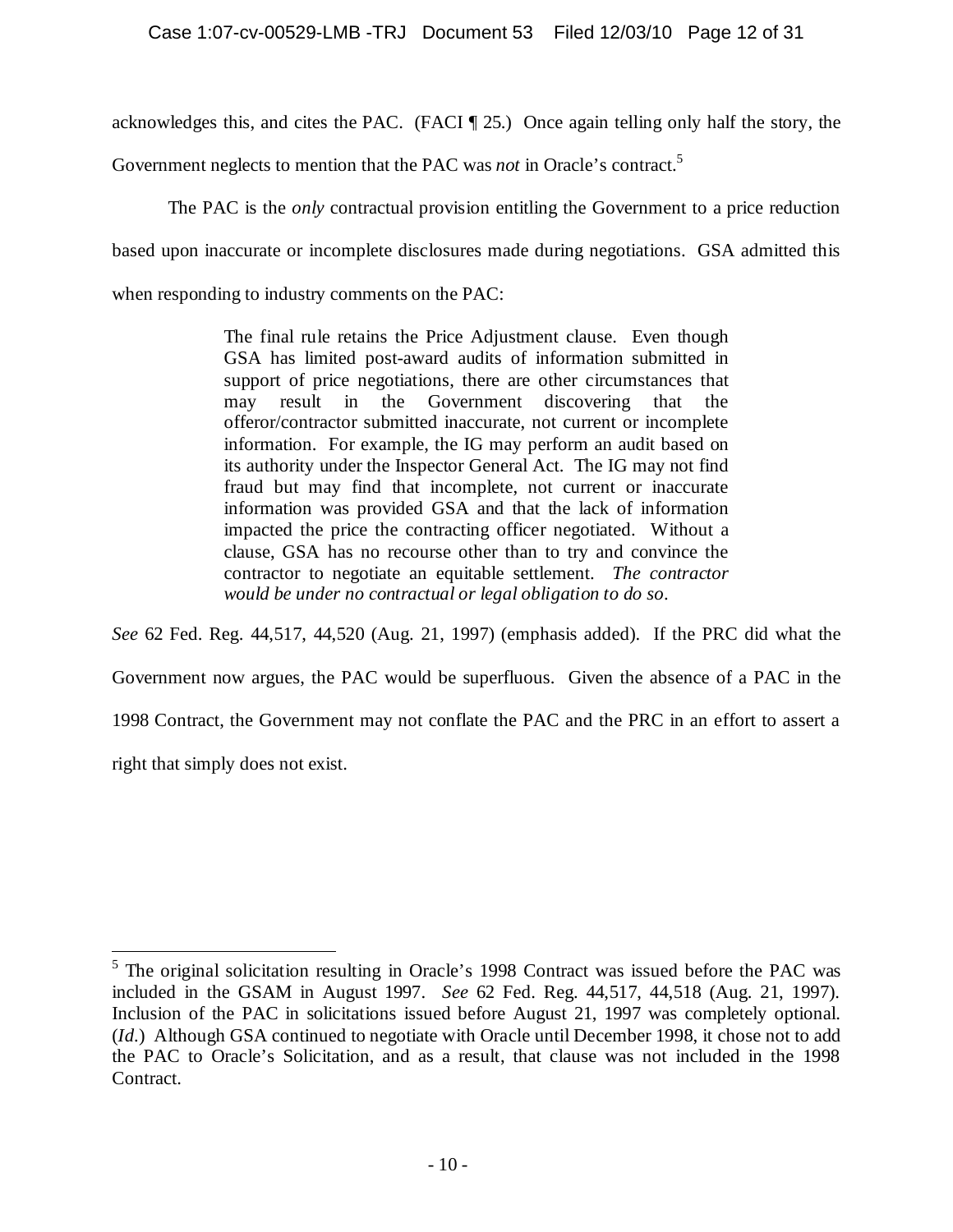## **b. The PRC does not require price reductions to correct inaccurate disclosures**

To the extent that the FACI asserts that the PRC polices the accuracy of disclosures made during negotiations, it is incorrect. Instead, the PRC focuses exclusively on *an agreed upon relationship* between the BOA and GSA price and *changes to that relationship*:

> Before award of a contract, the Contracting Officer and the Offeror will agree upon (1) the customer (or category of customers) which will be the basis of award, and (2) the Government's price or discount relationship to the identified customer (or category of customers). This relationship shall be maintained throughout the contract period. Any change in the Contractor's commercial pricing or discount arrangement applicable to the identified customer (or category of customers) which disturbs this relationship shall constitute a price reduction.

GSAM 552.238-75(a); *see also* 63 Fed. Reg. 64,717, 64,717 (Nov. 23, 1998) ("The only monitoring required by the [PRC] is for sales to the designated customer or class of customer.").

The Government is fully aware of the PRC's focus on the BOA/GSA relationship, and accurately describes this focus when it serves the Government's purposes. For example, in its original Complaint, the Government described Oracle's PRC obligations in terms of a preestablished GSA/BOA relationship, asserting that the PRC prohibited Oracle from offering better discounts to the BOA customer than it offered to GSA. (Compl. ¶ 44.) The FACI provides a similar description of the PRC when discussing Oracle's alleged "manipulation." (*See* FACI  $\P(80.)^6$ 

When attempting to revive the untimely 1997 Disclosures, however, the Government asserts a different position regarding Oracle's PRC obligations, stating that "any sale at or under

<sup>6</sup> The PRC descriptions in the Complaint ¶ 44 and FACI ¶ 80 are not completely accurate, and Oracle is not accepting or endorsing them in their totality. Oracle merely cites these descriptions for the proposition that the PRC is concerned with a pre-established GSA/BOA relationship, not discount disclosures.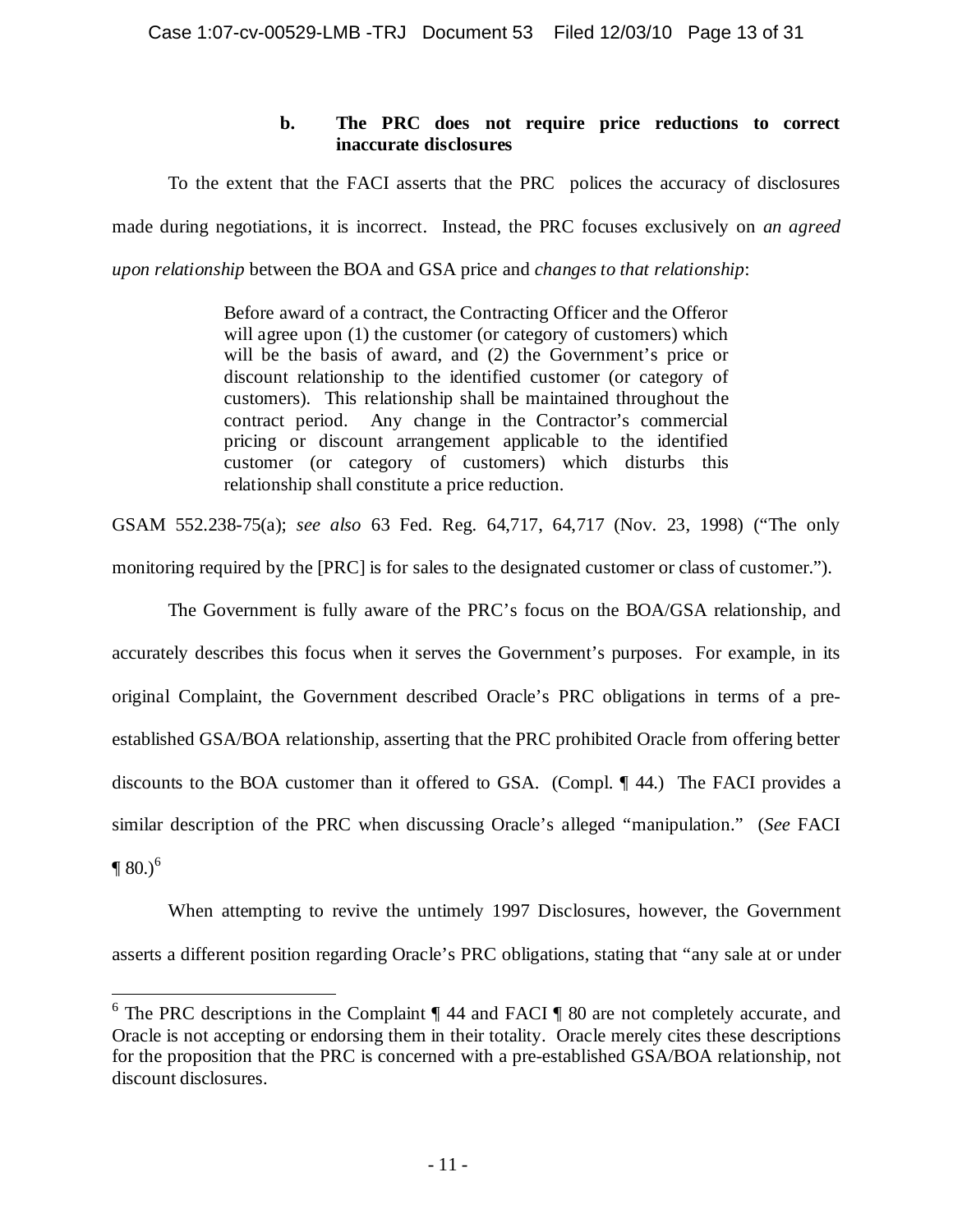## Case 1:07-cv-00529-LMB -TRJ Document 53 Filed 12/03/10 Page 14 of 31

the amount of \$200,000 net price made to 'commercial end-user customers' that was discounted at a greater percentage *than had been disclosed to the Government* . . . would have the effect of automatically increasing the discount provided to the Government." (FACI ¶ 42.) The Government's new interpretation is not supported by the PRC's plain text or common sense.<sup>7</sup>

Adding to the confusion, the Government misconstrues PRC subsection "C," which lists three events that could trigger price reductions. (*See e.g.*, FACI ¶ 76.) Although the triggering events include (i) revisions to the commercial pricelists or other documents upon which contract award was predicated, and (ii) the grant of more favorable discounts than those contained in the commercial pricelists or other documents upon which contract award was predicated, such statements do not alter the definition of a price reduction, or create some new enforcement mechanism. *See* GSAM 552.238-75(c).

A price reduction is limited to a disruption in the established GSA/BOA relationship, and the Government's remedy under the PRC is limited to re-establishing that relationship. *See* GSAM 552.238-75(a). The PRC contains no mechanism to change the discounts offered to GSA based upon corrected disclosures. Thus, even if PRC subsection "C" is read to impose a general duty, unrelated to the BOA/GSA relationship, to update disclosures, a contractor's compliance

 $7$  The Government's new reading of the PRC creates a host of practical problems. As reflected in the Government's 1997 Disclosure claim, Oracle disclosed that it deviated from its "standard" discounts a certain percentage of the time. It thus would be entirely consistent with its disclosures for Oracle to grant its BOA customer larger discounts than the disclosed "standard" discounts, or discounts larger than the discounts offered to GSA. If disclosed discounts are the key benchmark, then the Government's enforcement of the critical GSA/BOA price relationship would be undermined.

Rather than policing adherence with a range of disclosed discounting practices, the PRC was designed and intended to police an established GSA/BOA relationship. Read in this manner, administration of the PRC is possible. Each transaction during contract performance that is subject to the PRC is compared to the BOA/GSA relationship. If the transaction is inconsistent with that relationship, then it must be reported to GSA.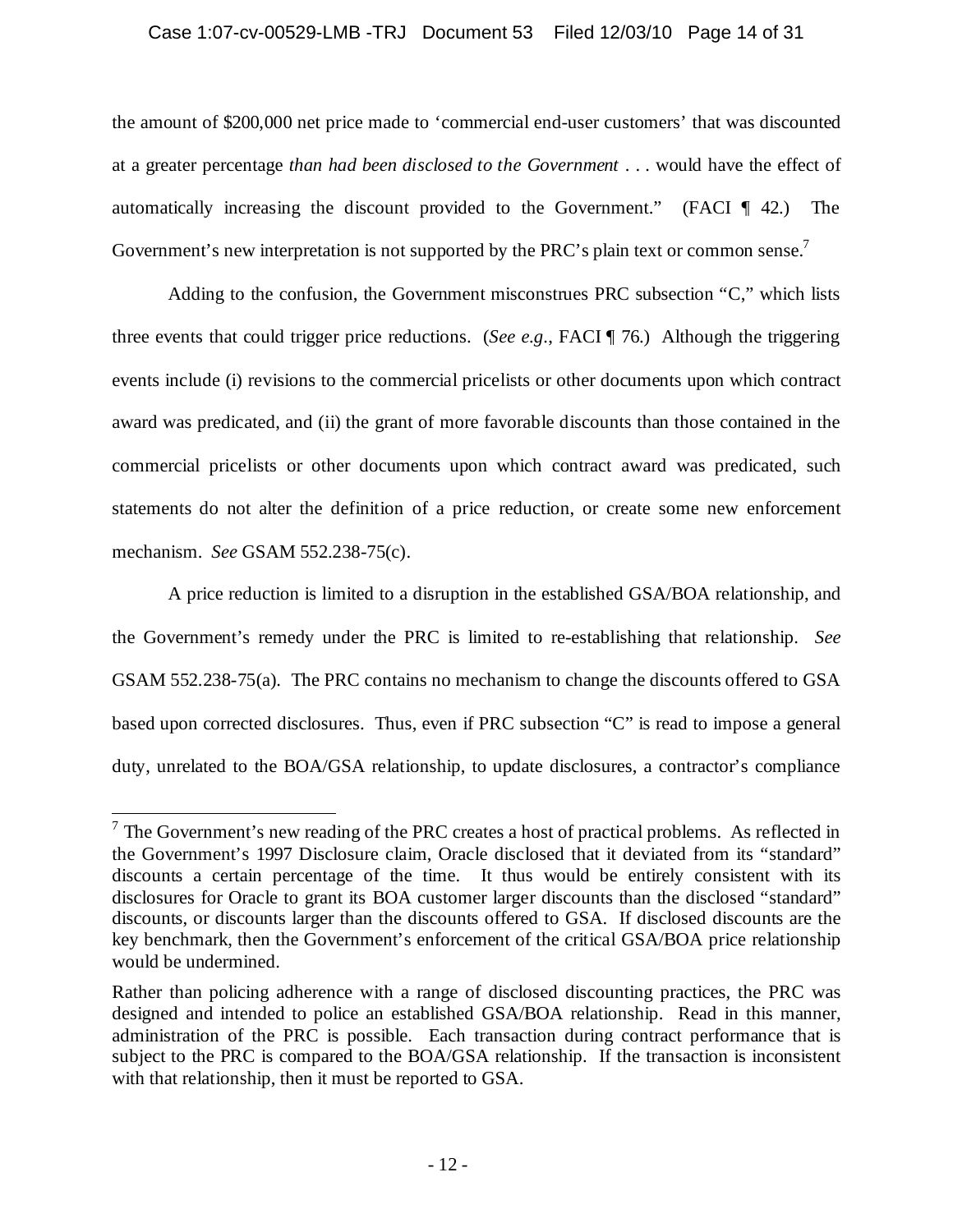## Case 1:07-cv-00529-LMB -TRJ Document 53 Filed 12/03/10 Page 15 of 31

with that reporting duty would have no impact on the appropriate GSA price. In the absence of a mechanism to change the GSA price based upon allegedly incorrect disclosures, the PRC cannot revive the 1997 Disclosures or recast them as some ongoing contract performance issue.

## **B. The FACI Fails to Allege an Act of Common Law Fraud Occurring Within the SOL**

The Court specifically directed the Government to identify conduct occurring after May 29, 2004, that would support its common law fraud counts. (Mem. Op. at 26 n.7.) The original Complaint alleged no acts occurring on or after May 29, 2004. The FACI adds only two allegations, and neither is sufficient to state a fraud claim.

The first allegation concerns a June 22, 2005 letter that accompanied a contract modification and states, "All other discounts, terms and conditions remain the same." (FACI ¶ 54.) The quoted letter concerns educational products and makes no reference to the Oracle software licenses at issue in this case. Moreover, the quoted language makes no representation about the accuracy of any disclosures or statements. It simply expresses Oracle's intention that the modification would alter only specified contract terms, and all other terms would continue to apply. The statement is neither false nor related in any way to this case.

The second allegation concerns a purported January 24, 2005 disclosure that includes a commercial discount schedule.<sup>8</sup> (FACI ¶ 74.) The FACI baldly asserts that "[u]pon information and belief" the disclosure was false. (FACI ¶ 75.) The elements required to establish a claim for either form of common law fraud asserted in the FACI include a false statement or omission, reliance, and damages. *Richmond Metro. Auth. v. McDevitt Street Bovis, Inc.* 256 Va. 553, 558, 507 S.E.2d 344, 347 (1998) (stating elements of constructive fraud); *White v. Potocska* 589

<sup>&</sup>lt;sup>8</sup> Oracle has no record of any communication with the Government on January 24, 2005, and the FACI contains no allegation about the source or recipient of the purported disclosure.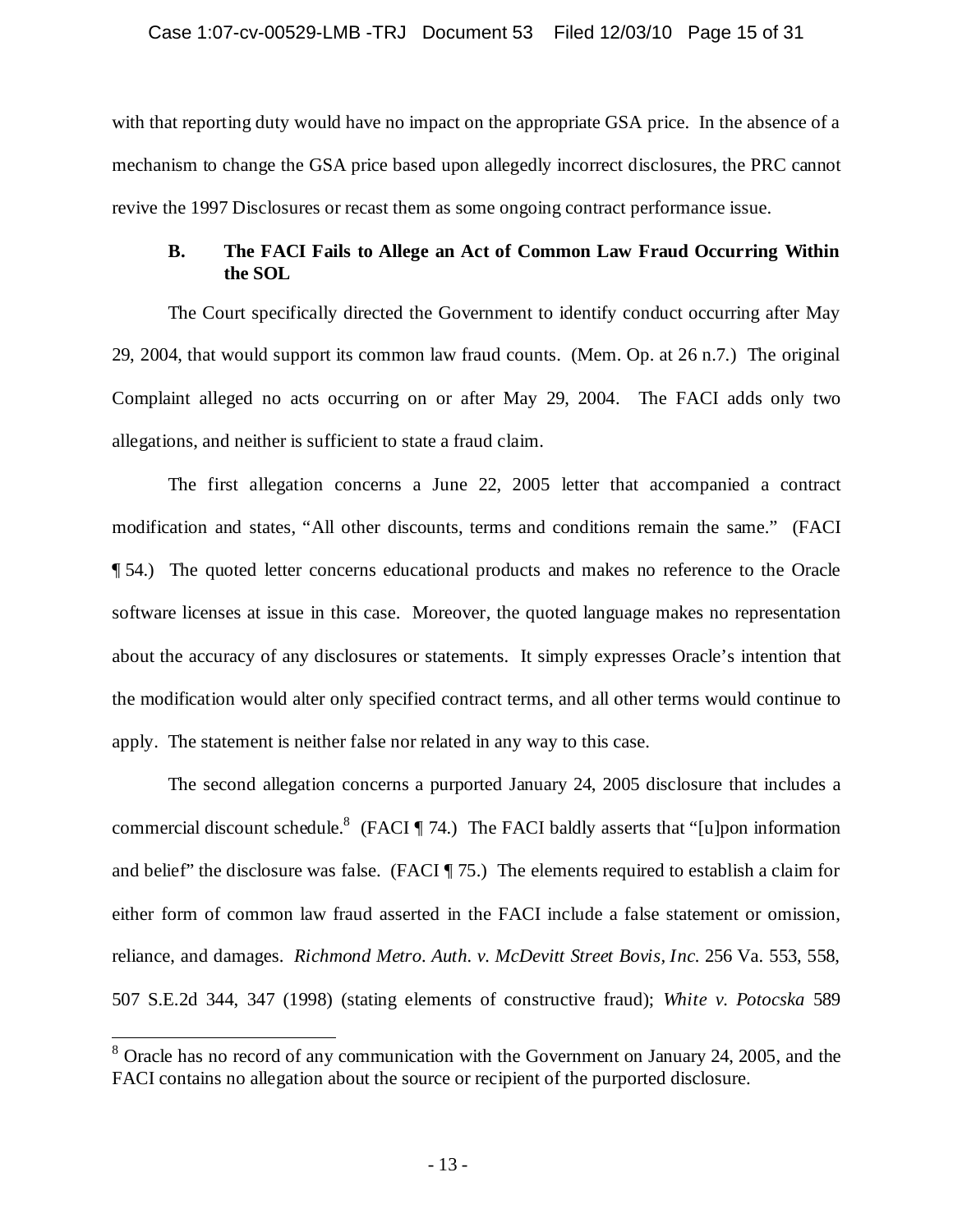F.Supp.2d 631, 642 (E.D. Va. 2008) (stating elements of fraud by omission). The Government has not sufficiently pled any of these elements with regard to the January 24, 2005 disclosure.

Even if the Court accepted the bald assertion of falsity, the FACI fails to allege reliance or damages. What impact, if any, did the commercial discount schedule have on the 1998 Contract? In what way, if any, did the discount schedule result in inflated invoices? The FACI does not even allege why Oracle submitted the chart, or how GSA used it. Moreover, the FACI does not identify a single order that occurred after Oracle submitted the schedule, much less link the schedule to a specific and allegedly fraudulent transaction. The most recent order identified in FACI occurred on April 29, 2004, a month before the applicable common law limitations period, and eight months before the allegedly false January 24, 2005 commercial discount schedule. (*See* FACI ¶ 99.)

The Government has responded to the Court's direction for greater specificity about the timeliness of its fraud claims by merely adding two random and unexplained events occurring after May 29, 2004. These allegations fail to assert a plausible common law fraud claim, and FACI Counts Four and Five therefore should be dismissed. If the Court concludes that the Government's allegations suffice to state a claim under FRCP 12(b)(6), then as set out in Section III, below, those allegations fail to state fraud claims with sufficient particularity under Rule 9(b). *See Harrison v. Westinghouse Savannah River*, 176 F.3d 776, 784-85 (4th Cir. 1999).

#### **II. The e-Business Allegations Fail To State A Plausible Claim for Relief**

Claims based upon the e-Business allegations suffer from many of the same flaws as the 1997 Disclosure claims. The original Complaint alleged that Oracle fraudulently induced GSA to modify the 1998 Contract by misrepresenting its e-Business discounting practices. The alleged misrepresentations and the modification, however, both occurred before May 29, 2001, and thus are outside of the applicable limitations period. Although the FACI attempts to make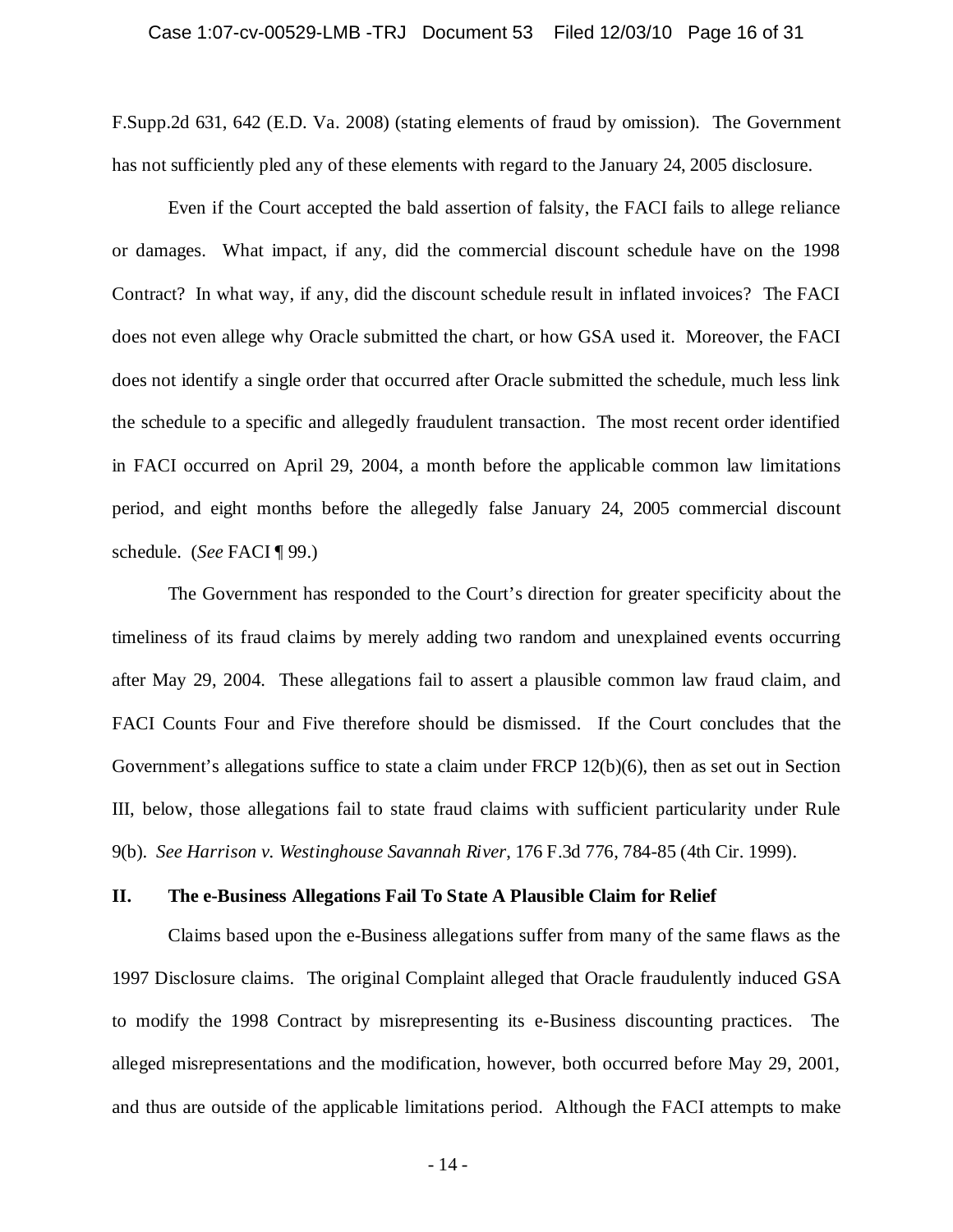#### Case 1:07-cv-00529-LMB -TRJ Document 53 Filed 12/03/10 Page 17 of 31

the e-Business claims timely by adding new allegations after May 29, 2001 or focusing on alleged reaffirmations of the e-Business disclosures, the claims as recast lack any coherent legal basis. Moreover, the e-Business claims are based entirely upon incomplete and distorted facts.

#### **A. The e-Business Allegations Lack a Coherent Legal Theory**

The e-Business allegations in the original Complaint were based upon disclosures that Oracle made in a May 2, 2001 letter, and asserted that those disclosures fraudulently induced GSA to modify the 1998 Contract. Tacitly recognizing that the Court dismissed such claims as untimely, the FACI removed the common law fraud in the inducement count, as well as all references to fraud in the inducement from its FCA counts. The FACI now focuses on certain e-Business disclosure reaffirmations that Oracle made after May 29, 2001, and includes new allegations about a different e-Business disclosure in July 27, 2001. (FACI ¶¶ 46, 49-56.) The FACI, however, does not assert how the acts occurring within the SOL resulted in false claims or a breach of a contractual or quasi-contractual duty.

Instead, much as it did with the 1997 Disclosures, the FACI seems to erroneously assert that the untimely May 2, 2001 e-Business disclosures resulted in an ongoing breach of the PRC. (*See* FACI ¶¶ 76-77.) As set out above, the PRC does not regulate the accuracy of disclosures, nor would it entitle the Government to a price reduction.

In the absence of the PRC or fraud in the inducement arguments, the e-Business allegations lack any coherent legal theory. The FACI identifies certain allegedly false statements made after May 29, 2001, but never attempts to link them to any of its seven counts. (FACI  $\P$ 69-73.) How did the July 27, 2001 e-Business disclosure or the e-Business reaffirmations occurring after May 29, 2001 result in a false claim? In what way, if any, did those statements relate to the price that the Government agreed to pay prior to the statements? How were those acts material? What contractual or quasi-contractual duty did those acts violate? The FACI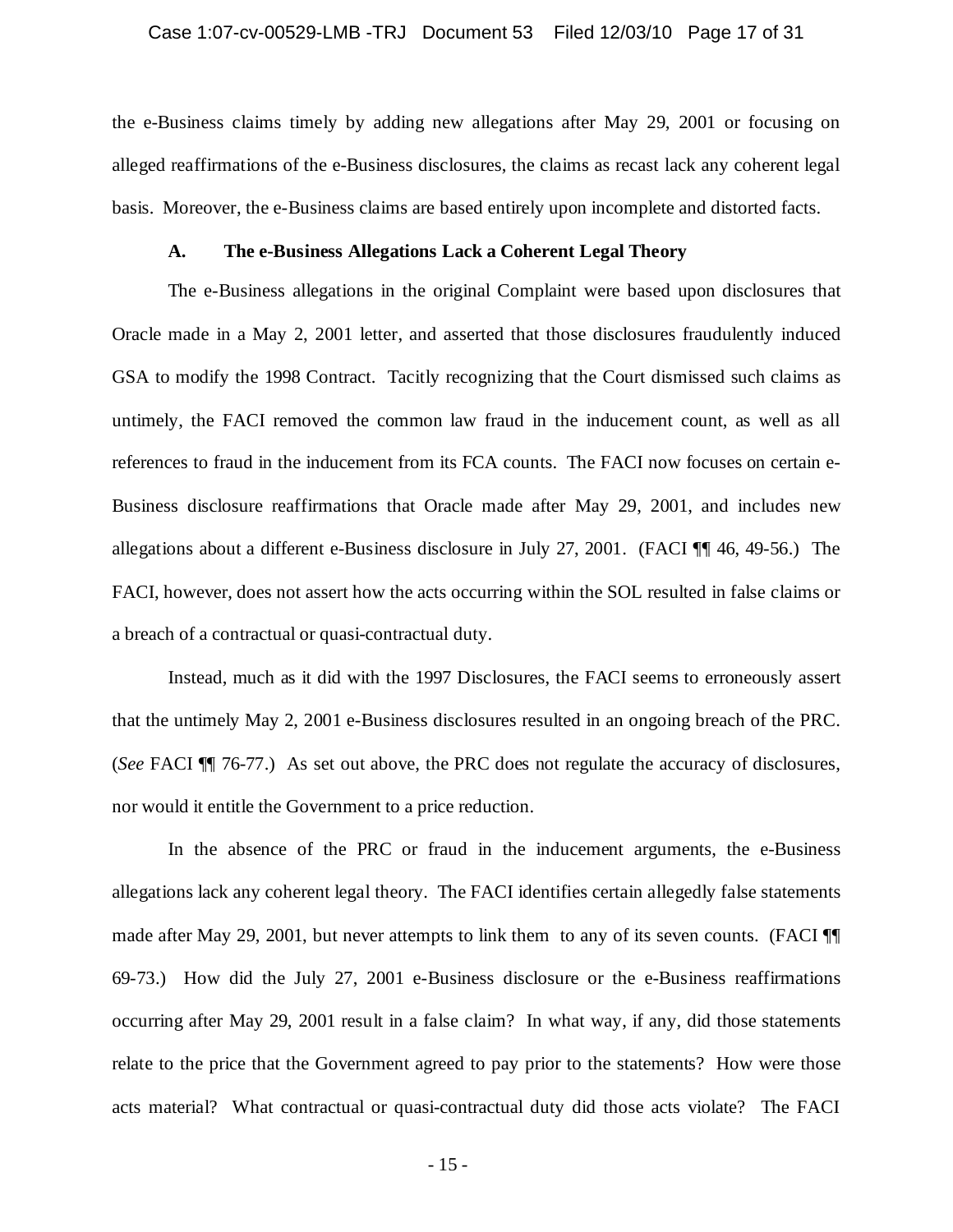#### Case 1:07-cv-00529-LMB -TRJ Document 53 Filed 12/03/10 Page 18 of 31

answers none of these questions. Accordingly, the FACI's e-Business claims fail to meet the Court's directive for specific allegations regarding timely FCA, contract or quasi-contract violations and should be dismissed. (*See* Mem. Op. at 26 n.7.)

## **B. The e-Business Allegations are Based upon Distorted and Incomplete Facts**

Even if a valid legal theory supported the e-Business allegations, the alleged falsity of Oracle's e-Business disclosure is a house of cards. In essence, the FACI alleges that Oracle falsely represented the frequency of "non-standard" e-Business discounts, without alleging what, if anything, Oracle in fact disclosed about the frequency of such discounts. The e-Business allegations focus on certain volume discount disclosures that Oracle made on May 2,  $2001<sup>9</sup>$  and July 27, 2001 in connection with the e-Business modification. Based entirely upon a "preliminary analysis" that is never described, the FACI asserts that the e-Business disclosures "were false because Oracle engaged in numerous E-Business transactions with non-GSA customers in which Oracle granted discounts that were inconsistent with the 'Commercial Discounts' that [were] represented on the charts presented to GSA." (FACI ¶ 47.) The Government alleges that the volume discount charts misleadingly "suggested that GSA would be receiving better discounts than commercial customers for each of the price tiers set forth in the charts, when, in fact, Oracle repeatedly granted discounts to commercial customers that were greater than those represented on these charts and greater than the discounts that were offered to GSA." (*Id.*)

The unstated logic of the "preliminary analysis" is that deviation from the disclosed volume discount charts inherently makes those charts false. This misconstrues the nature and context of MAS contract negotiations. What GSA seeks from contractors during negotiations is

 $9$  As set out above, any allegation based upon the May 2, 2001 disclosure is barred by the SOL.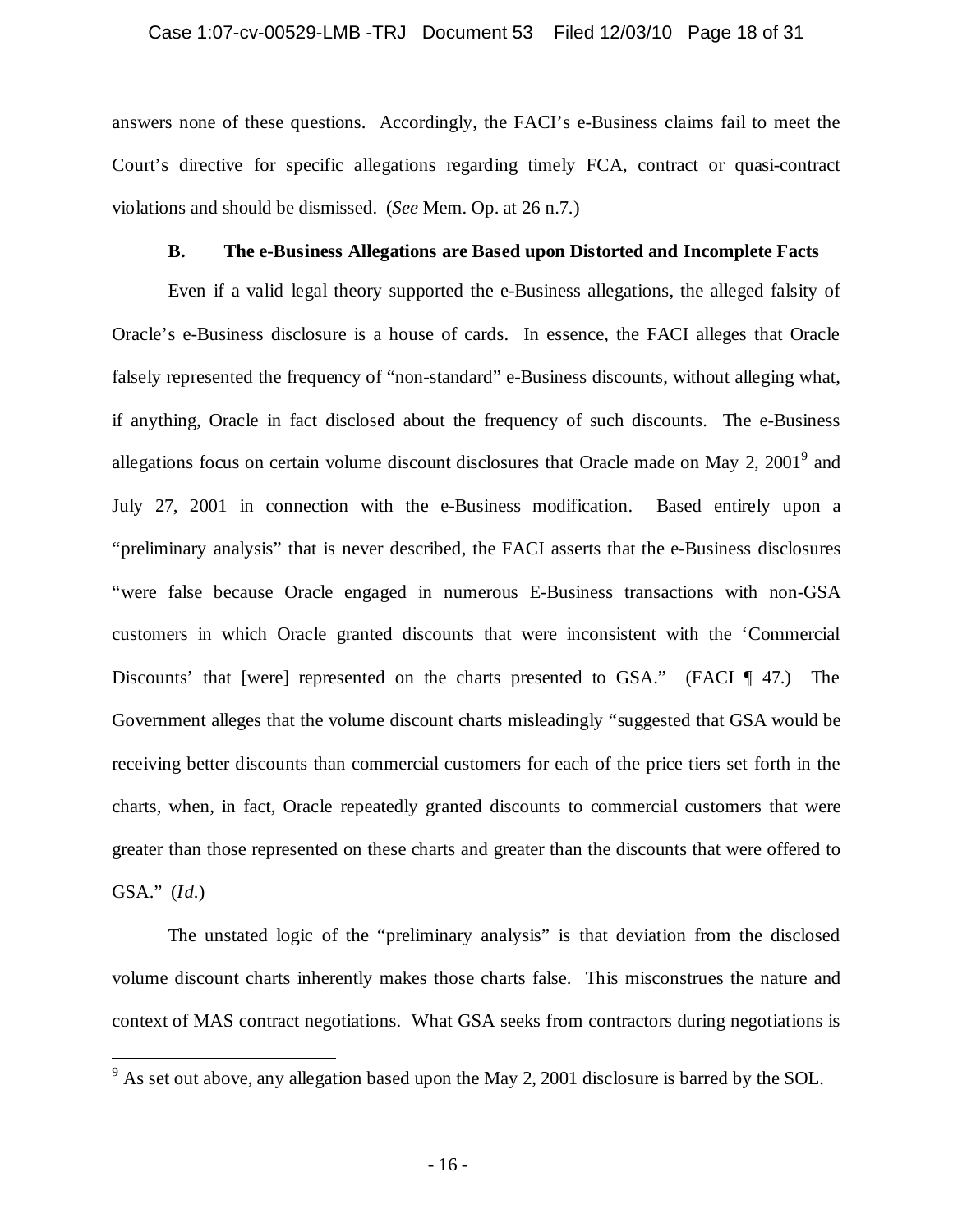#### Case 1:07-cv-00529-LMB -TRJ Document 53 Filed 12/03/10 Page 19 of 31

a statement of the contractor's *written sales policies*, a description of nonstandard sales practices, and a general statement regarding the frequency of each. (*See* Ex. 6 (Solicitation excerpts directing Oracle to "explain both standard discount and pricing policies, as well as any nonstandard business practices")); *see also* 62 Fed. Reg. 44,517, 44,519 (Aug. 21, 1997) (describing GSA's intent during MAS negotiations as seeking "to obtain information on the offeror's written pricing policies, or standard commercial sales practices if the offeror has no written policies, and a general explanation of the circumstances and frequency of deviations from those policies or standard practices").

The FACI only references what Oracle disclosed with regard to its standard or written e-Business discounting policies. It alleges, through selective quotation, that Oracle's "Discounting Policy" determined discounts based upon order size. (FACI ¶ 45.) The FACI then describes the volume discount chart that was the subject of the Government's "preliminary analysis" as Oracle's "Standard Discounts." (*Id.*) There is no allegation that these disclosures inaccurately described Oracle's written sales policies, nor could such an allegation be plausible. Oracle's May 2, 2001 e-Business disclosure attached website printouts showing the volume discounts that Oracle offered to commercial customers. (*See* Ex. 1 at Attach. 3 (May 2, 2001 Disclosure).)

Instead, the FACI essentially claims that Oracle falsely represented the *frequency* of its non-standard discounts, while (i) ignoring what Oracle disclosed about non-standard discounts and (ii) failing to allege what, if anything, Oracle represented regarding their frequency. Initially, Oracle's May 2, 2001 disclosures explained that factors other than order size could result in discounts greater than those reflected in the volume discount charts:

> Circumstances such as line item license credit from purchase of a successor product, prior contract IDIQ fixed price, product migration history, product quantity, required functionality, and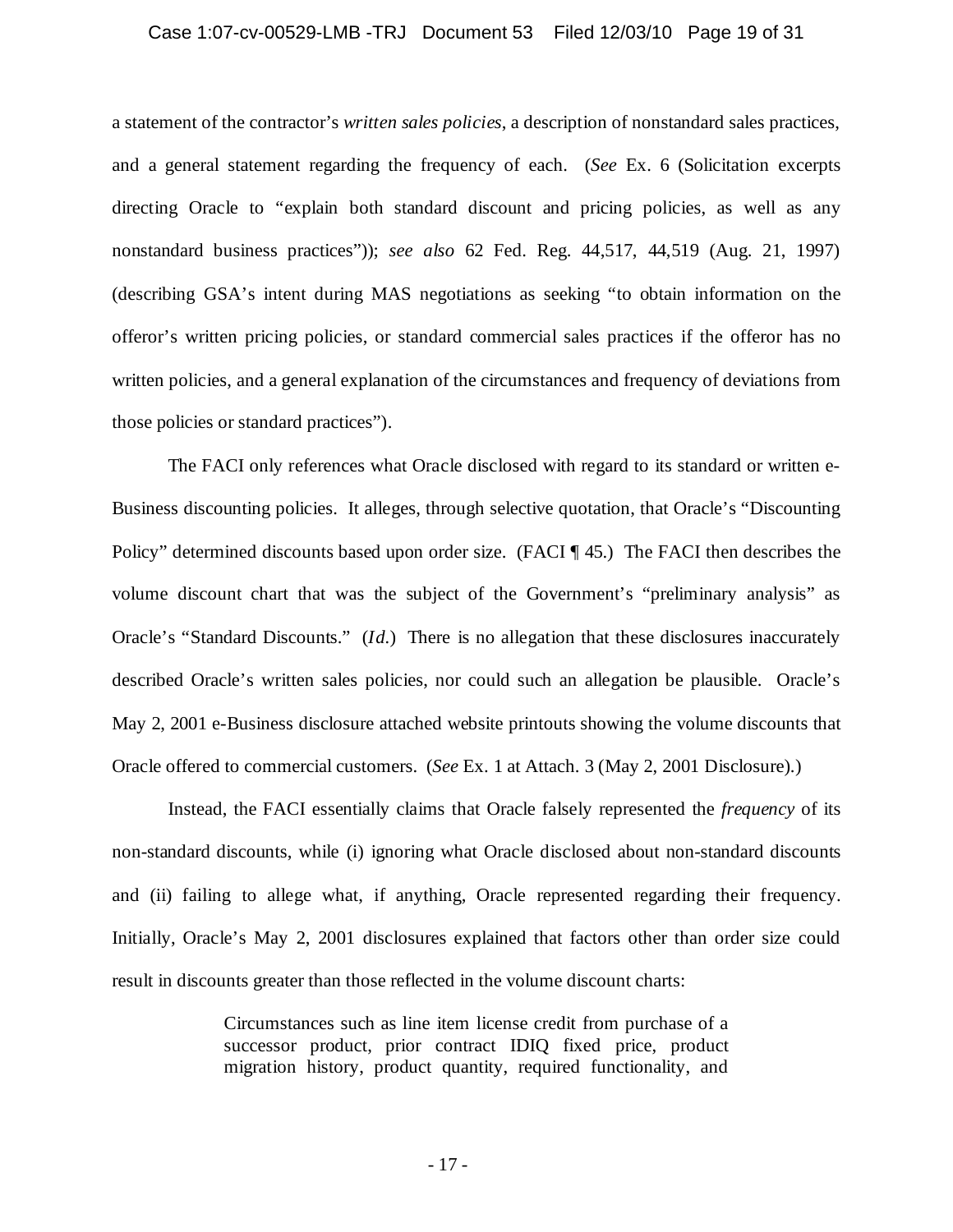license use restrictions can result in additional discount for specific line items within an overall order.

(Ex. 1.) In short, Oracle did not represent to the Government that its discounts would always be consistent with the written volume discount charts, and there is no indication that the Government's "preliminary analysis" ever assessed these additional discounting factors.

More importantly, the FACI never alleges what, if anything, Oracle represented about the frequency of "standard" or "non-standard" e-Business discounts – supposedly the focus of the preliminary analysis. To the extent that the Government is asserting that describing discounting policies as "standard" suggests a certain limited amount of deviation, that assertion is false. GSA fully understands that a contractor's written sales policies will not govern all, or, in some instances, even most of the contractor's commercial transactions. Indeed, GSA has identified frequent deviation from written sales policies as a reason to conduct pre-award audits. 62 Fed. Reg. 44,517, 44,519 (Aug. 21, 1997). In other words, GSA does not consider "written policy" to state anything regarding standard/non-standard discount frequency.

Thus, when Oracle's e-Business disclosures are read in context and in their entirety, they do not support any cause of action. Oracle did not misrepresent its written e-Business sales policies (nor does the FACI allege such a misrepresentation), and those policies do not support the Government's preliminary analysis findings, which focus only on deviations. Accordingly, the Court should dismiss all counts based upon the e-Business allegations for failure to state a plausible cause of action.

### **III. The FACI Fails to Meet the Requirements of FRCP 9(b)**

In directing the Government to file an amended complaint, the Court noted that the Complaint in Intervention lacked specificity. (Mem. Op. at 26 n.7.) Rather than providing detailed factual allegations to overcome what the Court has already found to be "merely . . . a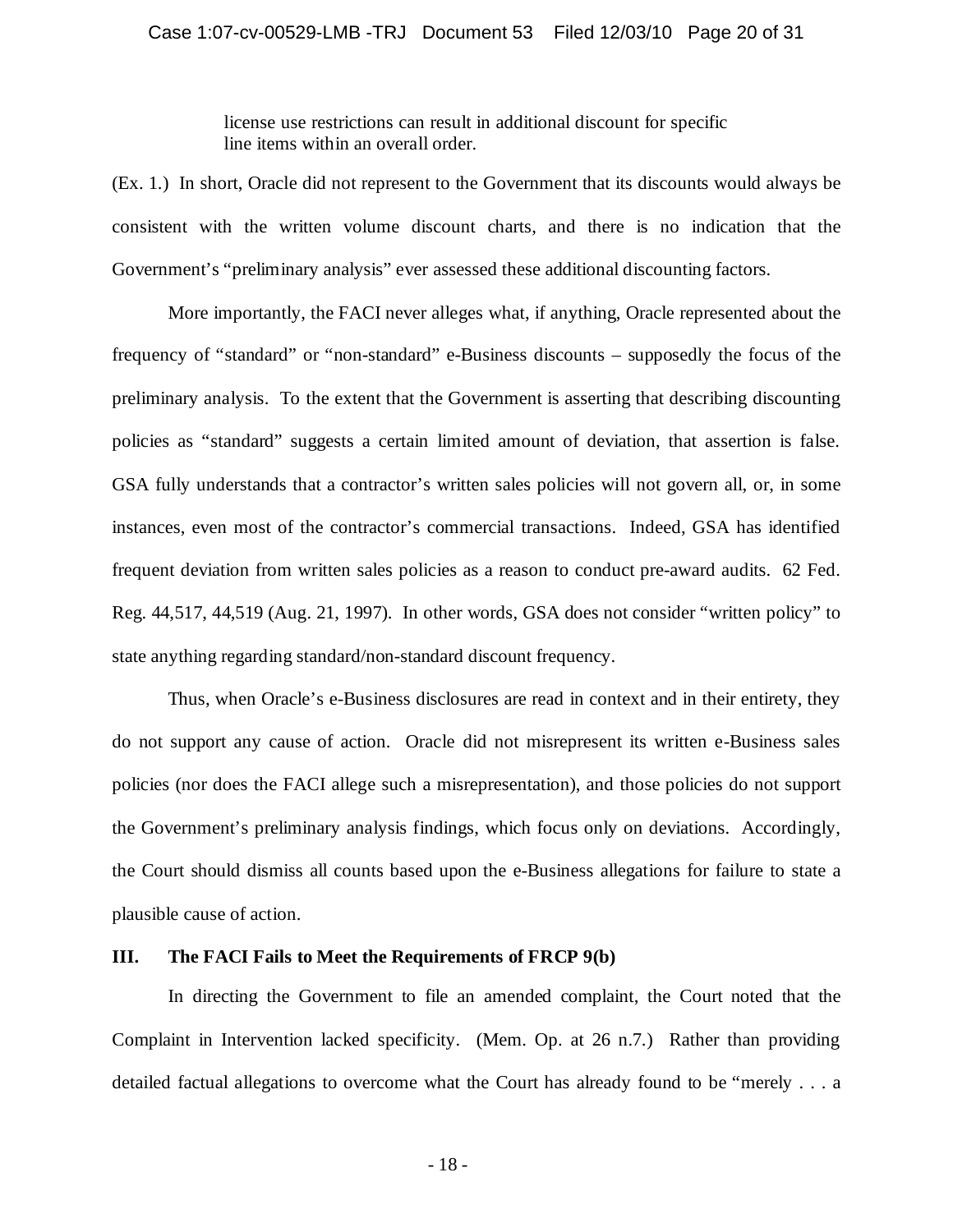## Case 1:07-cv-00529-LMB -TRJ Document 53 Filed 12/03/10 Page 21 of 31

general pattern of [alleged] fraud," the FACI rests on the same broad factual allegations as the original Complaint. The Government's failure to supplement the specificity of its claims require that the FACI be dismissed for failure to meet the heightened pleading standards set out in FRCP 9(b).

FRCP 9(b) provides that "[i]n all averments of fraud<sup>10</sup> or mistake, the circumstances constituting fraud or mistake shall be stated with particularity." The circumstances required to be pled with particularity under FRCP 9(b) are "the time, place, and contents of the false representations, as well as the identity of the person making the misrepresentation and what he obtained thereby." *Harrison*, 176 F.3d at 784; *United States ex rel. Elms v. Accenture*, 341 F. App'x 869 (4th Cir. 2009). These facts are often referred to as the "who, what, when, where and how" of the alleged fraud. *United States ex rel. Wilson v. Kellogg Brown & Root, Inc.*, 525 F.3d 370, 379 (4th Cir. 2008). The FACI allegations fail to meet this standard.

# **A. The PRC Manipulation Claims Fail to Meet FRCP 9(b)**

The Court ruled that the Government's PRC Manipulation claims are plausible under FRCP 12(b)(6), and provided the following description of those claims:

> The United States contends that Oracle identified transactions with its commercial BOA customers that would have violated the PRC and then instructed its agents to "rework" those contracts so that they fell outside the PRC, thereby permitting Oracle to give those customers discounts significantly higher than those that GSA was receiving in essentially identical transactions.

 $10$  A false claim allegation under the FCA is an "averment of fraud" within the meaning of FRCP 9(b). *Harrison*, 176 F.3d at 783-84. Accordingly, FCA complaints must satisfy this heightened pleading standard.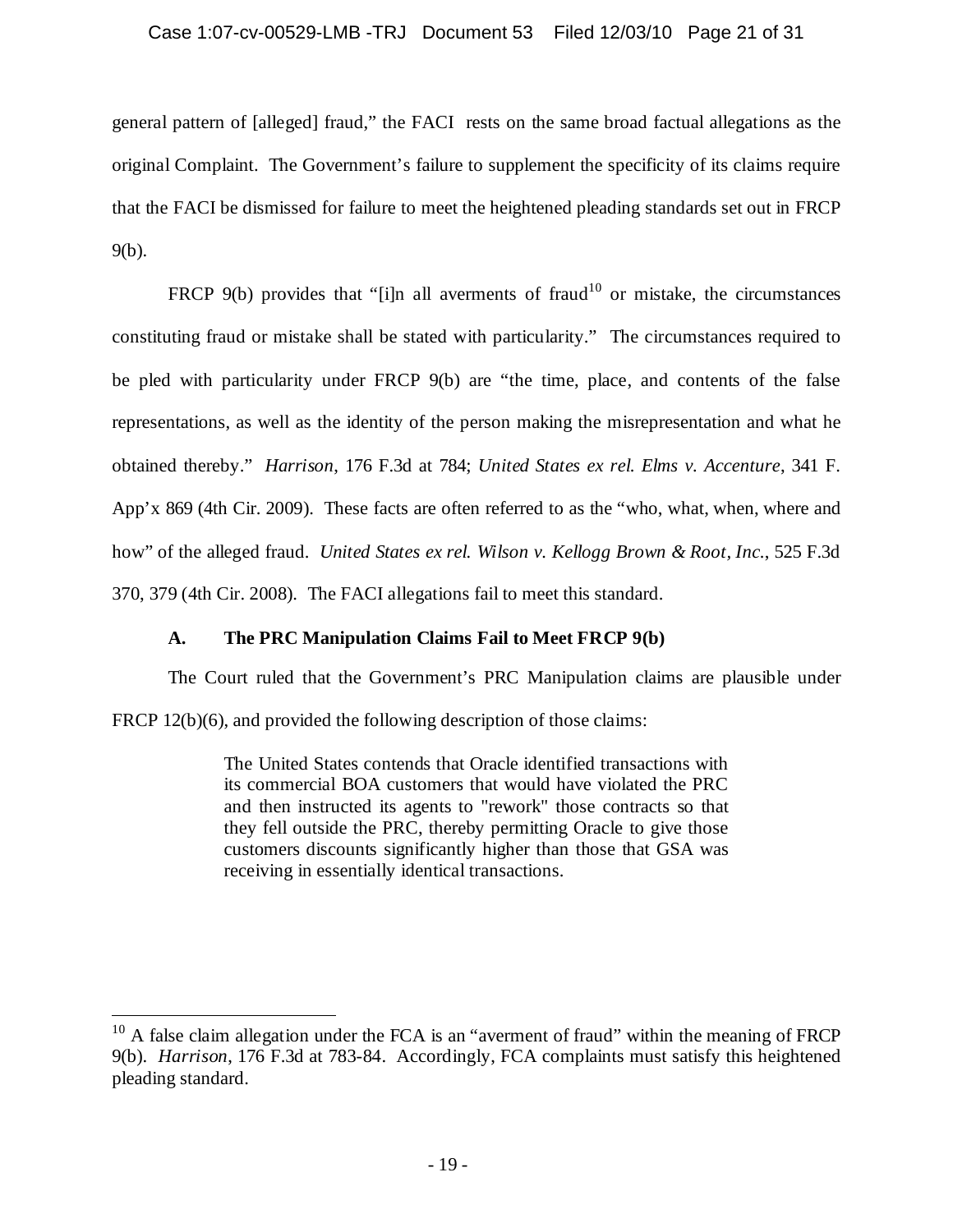# Case 1:07-cv-00529-LMB -TRJ Document 53 Filed 12/03/10 Page 22 of 31

(Mem. Op. at 30-31.) Although Oracle respectfully disagrees with the ruling, even if the PRC Manipulation claims are plausible, the FACI fails to state those claims with sufficient particularity to support any of the FACI fraud counts.

Under well-established Fourth Circuit precedent, in order to satisfy FRCP 9(b), a complaint alleging an FCA violation must specifically allege a false claim that was actually submitted to the Government. *Harrison*, 176 F.3d at 785; *United States ex rel. Brooks v. Lockheed Martin Corp.*, 423 F. Supp. 2d 522, 526 (D. Md. 2006); *United States ex rel. Conrad v. Grifols Biologicals Inc.*, No. 07-3176, 2010 WL 2733321, \*5 (D. Md. July 9, 2010). In order to identify a false claim arising out of Oracle's alleged PRC Manipulation, the FACI would need to allege: (i) a proposed deal that would have triggered the PRC, (ii) that was later consummated after Oracle "manipulated" the terms, and (iii) a subsequent sale to the Government through the 1998 Contract at a greater price. The FACI does not identify a single transaction in that satisfies requirements (ii) and (iii).

First, the FACI does not identify a single transaction that was actually "manipulated." The FACI includes a number of allegations about *suggested tactics* to avoid triggering the PRC made by certain Oracle employees. (*See e.g.,* FACI ¶ 81, 89 (allegations regarding suggestions on working with discounting policy) The FACI then asserts that the suggested tactics were commonplace. (FACI ¶ 83.) The emails that the FACI quotes, however, only discuss one transaction that was actually *approved by Oracle*, and for that transaction, there is no allegation that Oracle's customer agreed to the altered deal proposed or that any "manipulated" transaction actually occurred. (*See* FACI ¶ 85.) In most instances, the quoted emails do not even show what Oracle *approved*, much less the terms of the final transaction. (*See* FACI ¶¶ 84; 86-88.)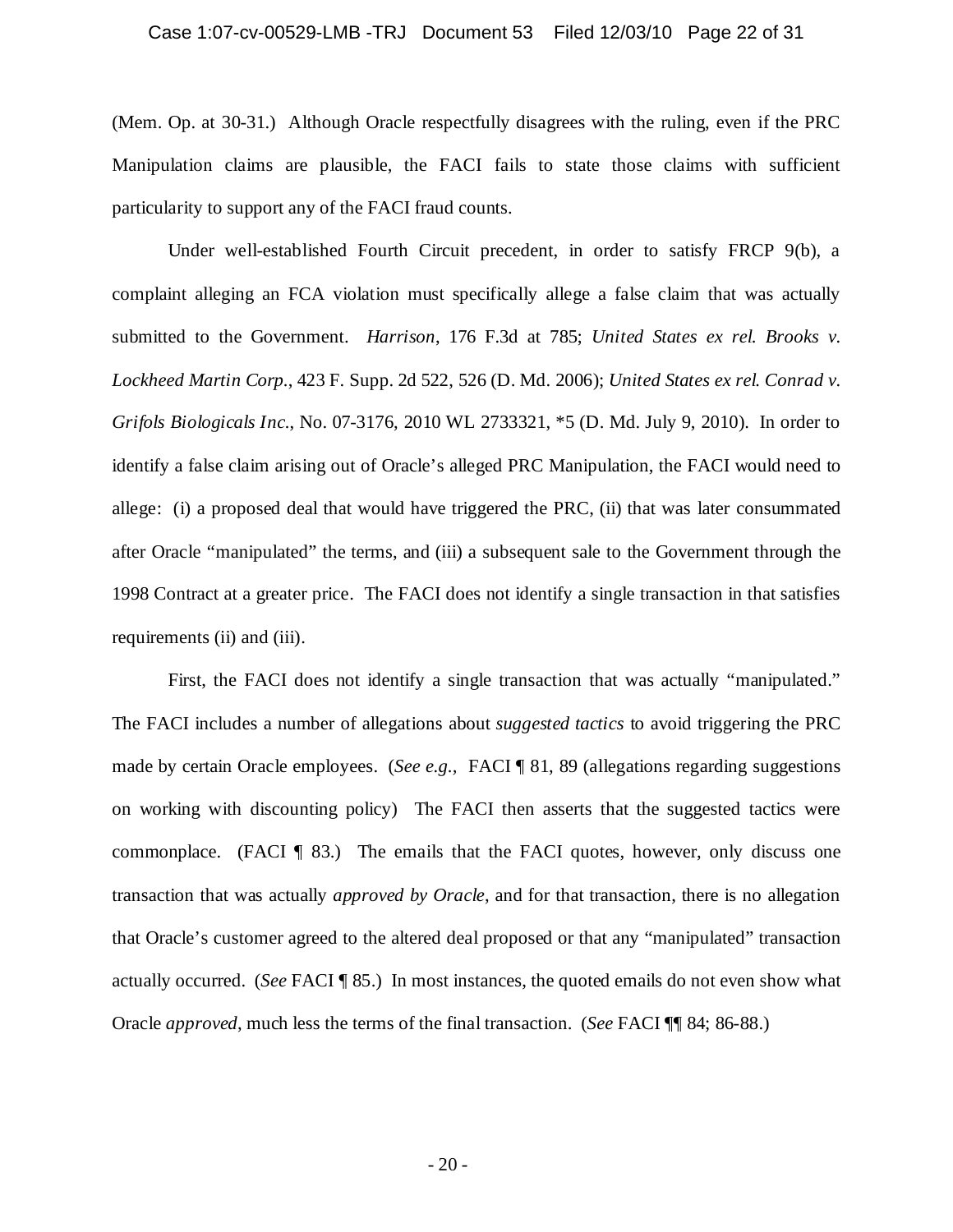# Case 1:07-cv-00529-LMB -TRJ Document 53 Filed 12/03/10 Page 23 of 31

Second, even if there was a "manipulated" transaction, the FACI has not identified a later MAS sale at a higher price. In the absence of such a sale, any alleged act of "manipulation" would not result in a false claim to the Government. The only specific orders that the FACI identifies are included in a chart that compares 18 GSA orders to various "Commercial" orders (the "Chart"). (FACI ¶ 99.) The Chart does not identify any completed transaction or false claim arising out of a "manipulated" transaction. There is no allegation that any of the Chart orders were "manipulated" or how. The FACI does not allege that the "Commercial" customers included in the Chart are BOA customers. Moreover the PRC works on a product by product basis. *See* 63 Fed. Reg. 64,717, 64,717 (Nov. 23, 1998). Accordingly, if Oracle "manipulated" a particular transaction, that could only impact the future price of the individual products involved in that transaction. Although the FACI alleges that the GSA and Commercial transactions in the Chart are "similar," it does not allege that the transactions being compared involved the same products. Finally, a number of the orders in the Chart do not implicate the PRC because they are above \$200,000 or the GSA transactions occur before the "Commercial" transactions. (*See e.g.*, FACI ¶ 99 (Chart Orders 4, 5, 8, 13-18).)

The PRC Manipulation claims in this case are similar to claims dismissed under FRCP 9(b) in *Mason v. Medline Industries, Inc.*, No. 07-C-5615, 2009 WL 1438096, \*3 (N.D. Ill. May 22, 2009). *Medline* was an FCA case involving a Department of Veterans Affairs ("VA") contract that included a price reductions clause which operates in the same manner as the PRC here. The defendant in that case was accused of "manipulating pricing to other customers in order to avoid the PRC." *Medline*, 2009 WL 1438096 at \*6. The court, however, dismissed the manipulation claim under FRCP 9(b) because the complaint did not "provide any specific facts supporting th[e] allegation," such as the timing of or customers involved in the allegedly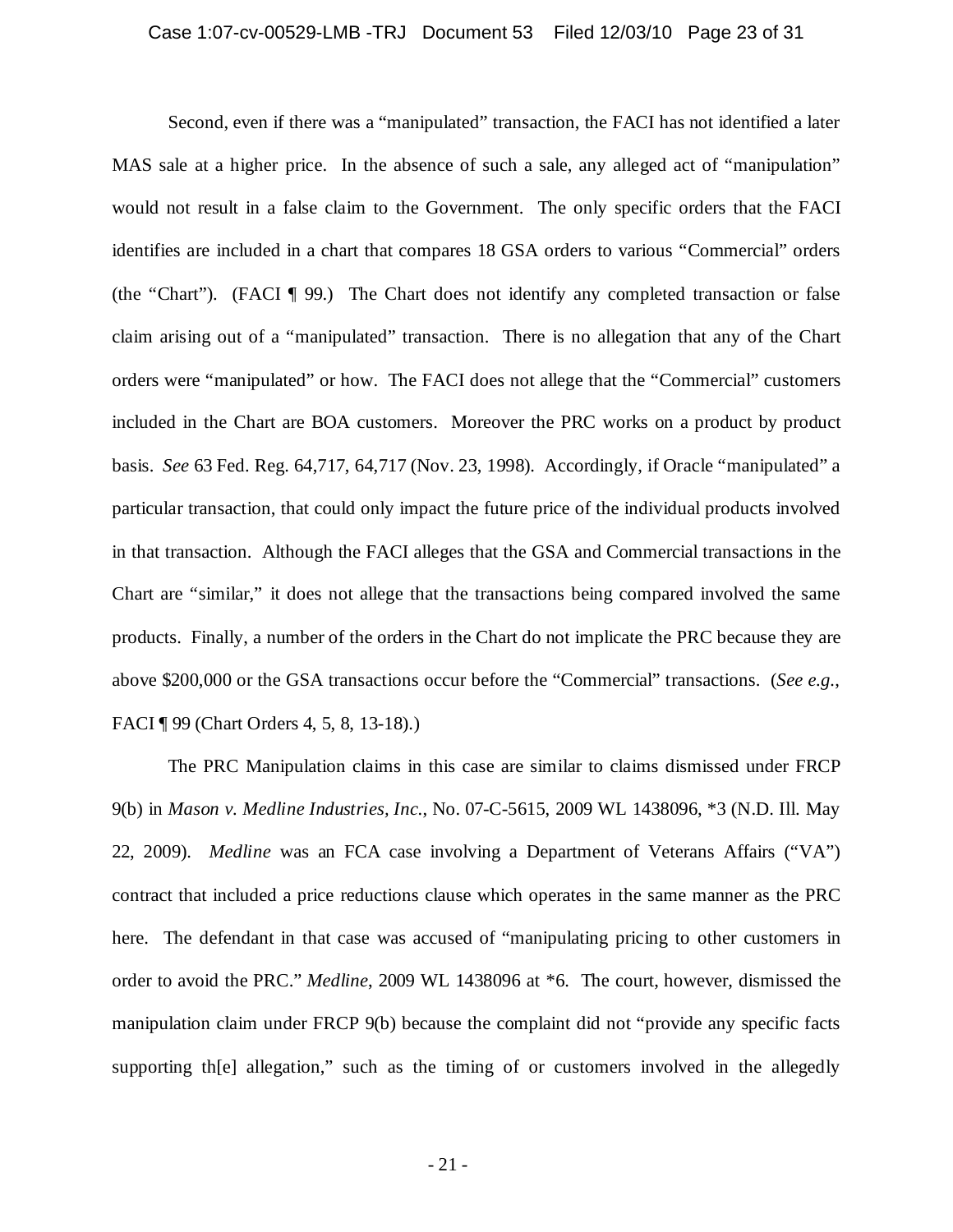# Case 1:07-cv-00529-LMB -TRJ Document 53 Filed 12/03/10 Page 24 of 31

manipulated transactions, or what effect those transactions had on claims submitted to the Government. *Id.* at \*6. The FACI's PRC Manipulation allegations are similarly deficient. The FACI never identifies the participants, timing or impact of any "manipulated" transaction.

While the FACI alleges that certain Oracle employees suggested or promoted allegedly improper PRC practices, it never links those practices to a false claim. This does not meet FRCP 9(b):

> Underlying improper practices alone are insufficient to state a claim under the False Claims Act absent allegations that a specific fraudulent claim was in fact submitted to the government. In short, [the plaintiff] provided the "who," "what," "where," "when," and "how" of improper practices, but he failed to allege the "who," "what," "where," "when," and "how" of fraudulent submissions to the government.

*Corsello v. Lincare, Inc.*, 428 F.3d 1008, 1014 (11th Cir. 2005) (internal citations omitted).

## **B. The FACI's Other Fraud Claims Also Fail to Meet FRCP 9(b)**

Although the lack of specificity is most acute regarding the PRC Manipulation allegations, the FACI's other fraud allegations are also deficient. None of the FACI allegations allege the "who, what, when, where and how" of the alleged fraud.

## **1. The FACI Fails to Allege That Oracle Submitted a False Claim**

The Government has not identified any Oracle invoices that were rendered false by the alleged false statements. The FACI generally alleges that the Government incurred damages for "each claim" in which an agency received a smaller than appropriate discount (FACI ¶ 92), but does not identify any such claims. Generic allegations do not satisfy the *sine qua non* of a False Claims Act violation, pleading proof of an actual false claim. As the court explained in *Grifols,* "We cannot make assumptions about a False Claims Act defendant's submission of actual claims to the Government without stripping all meaning from FRCP 9(b)'s requirement of specificity."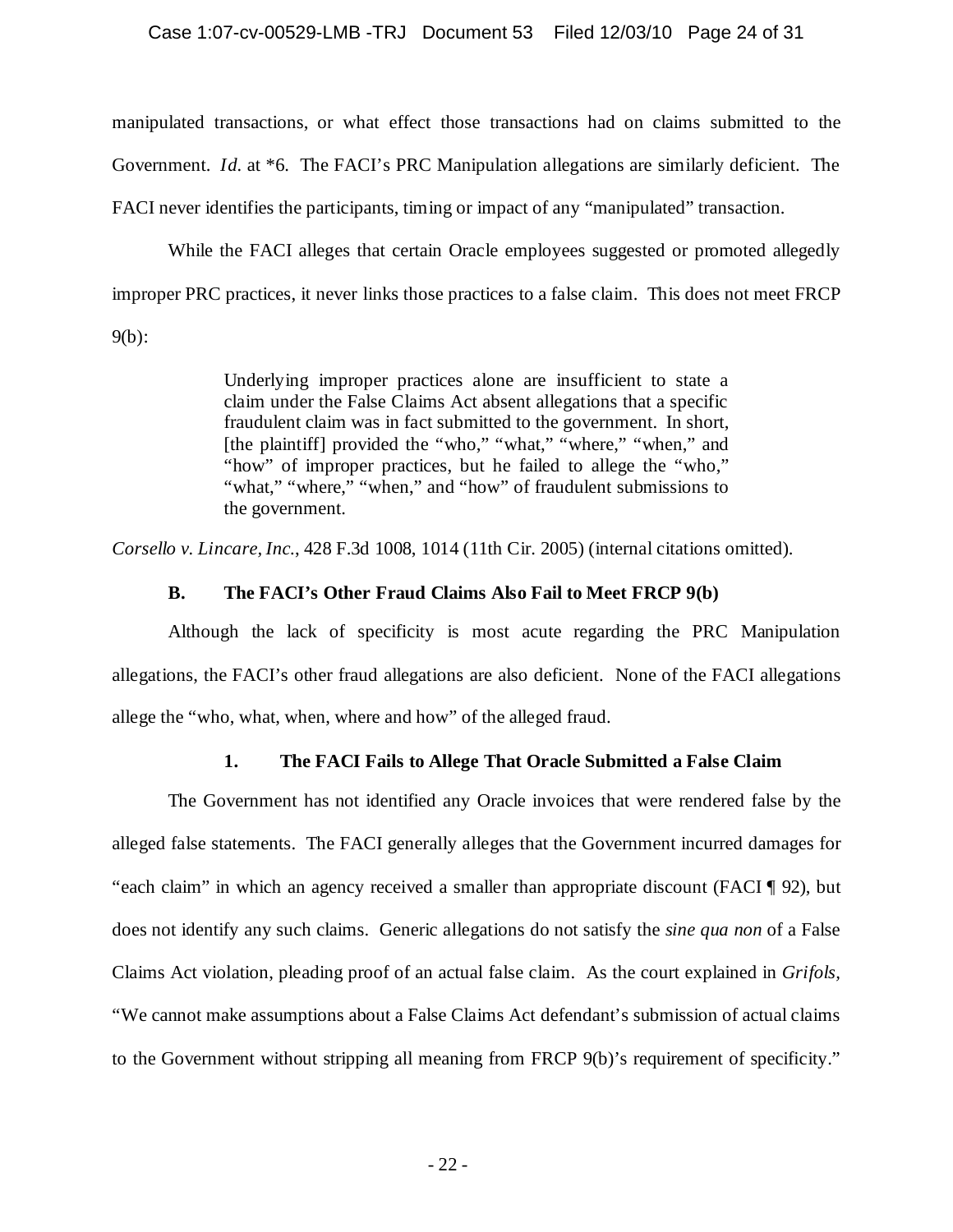# Case 1:07-cv-00529-LMB -TRJ Document 53 Filed 12/03/10 Page 25 of 31

*Grifols*, 2010 WL 273321 at \*5 (quoting *United States ex rel. Atkins v. McInteer*, 470 F.3d 1350, 1357 (11th Cir. 2006)).

The FACI is replete with allegations of generalized schemes, but any link between those generalized allegations and a specific claim for payment is completely missing. The FACI must link the specific allegations of deceit to specific claims for payment (*id.*), but it fails to do so. Pleadings alleging fraudulent schemes, without linkage to actual false claims submitted to the Government, fail the FRCP 9(b) test. *Harrison*, 176 F.3d at 785; *United States ex rel. Karvelas v. Melrose-Wakefield Hosp.*, 360 F.3d 220 (1st Cir. 2004).

### **2. The FACI Fails to Allege Oracle's Contractual Requirements**

Though the FACI alleges generally that Oracle failed to meet its contractual requirements and is therefore liable under the FCA and common law, it fails to allege the particular terms and conditions of Oracle's contract. Instead, the FACI relies on generalized statements about the requirements of MAS solicitations (*see* FACI ¶¶ 25-28) without ever alleging which iteration of the solicitation applied to the contract in question, or which of the general requirements applied to Oracle and in what form.<sup>11</sup> The FACI goes on to recite the language of Oracle's BAFO, without ever alleging that the terms of the BAFO are the terms of the contract. Although Oracle does not dispute the existence of a contract, or that the contract contains the PRC, it is impossible to discern from the FACI what the Government alleges Oracle's obligations were. For instance, the PRC clause is critical to the Government's argument, but the FACI never alleges what Oracle's contractual PRC obligations were.

While the general MAS solicitation contains multiple requirements, not all of these requirements become part of a resulting contract.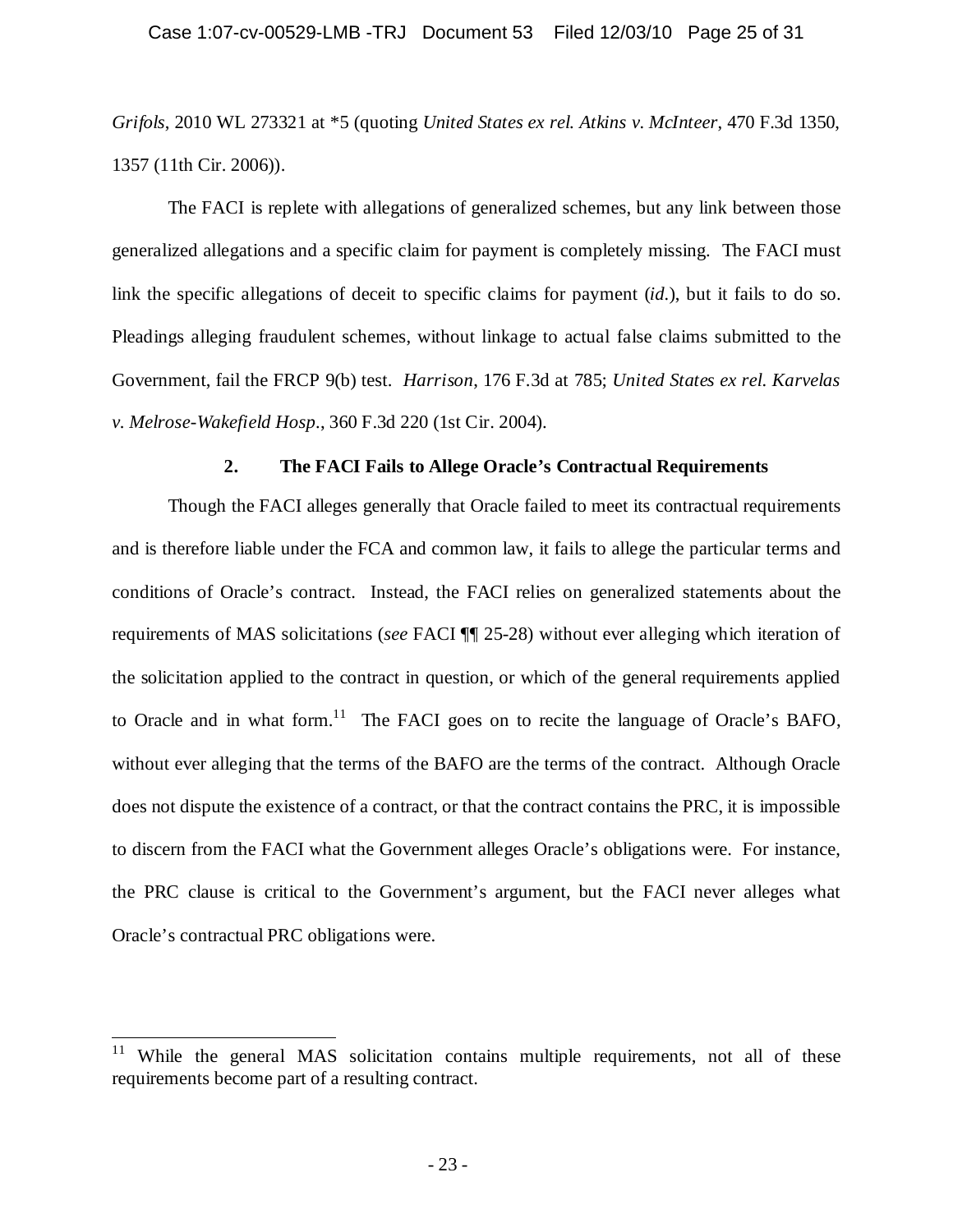#### Case 1:07-cv-00529-LMB -TRJ Document 53 Filed 12/03/10 Page 26 of 31

The FACI thus falls far short of the requirements for particularity. *Grifols*, 2010 WL 273321 at\*4 (relator's citation to general information about contract requirements, not specific to defendant, fails to meet FRCP 9(b) particularity requirements). *See also United States ex rel. Godfrey v. KBR. Inc.*, 360 F. App'x 407, 411 (4th Cir. 2010) (affirming Judge Lee's order of dismissal explaining that where facts necessary to establish FCA liability are terms of contract, and complaint fails to allege the terms of the contract, then the complaint fails for lack of particularity).

## **3. The FACI Fails to Allege Contractual Violations With Particularity**

Nor does the FACI specify how Oracle violated its contract with GSA. The FACI Chart lists transactions which supposedly illustrate that Oracle violated its contractual obligations. No detail is provided from which the Court could glean the substance of the alleged violations. The Chart relies instead on generalized allegations without ever tying those allegations to the actual requirements of the contract. As explained in *Medline*, "the number of examples does not compensate for their lack of particularity." 2009 WL 1438096 at \*3.

The FACI also contains a number of other charts through which the Government purports to show that, based on a "preliminary analysis," Oracle provided false information to the Government. (*See* FACI  $\P$  65, 70.) The Government's reliance on a "preliminary analysis" of data it has possessed since at least October 2008 is unsupportable. Critically, here again the FACI fails for lack of particularity. For instance, in  $\P$  70 and 72, the FACI purports to show that Oracle provided discounts to non-GSA customers in excess of previously-disclosed discounts. The FACI fails to allege, however, what category of customers were involved in the transactions it cites and the type of transaction involved. Generalized allegations about Oracle's sales fail to satisfy the particularity requirement. *United States ex rel. Carter v. Halliburton*, No. 1:08cv1162, 2009 WL 90134, \*4 (E.D. Va. Jan. 13, 2009) (Allegations of contractual failures,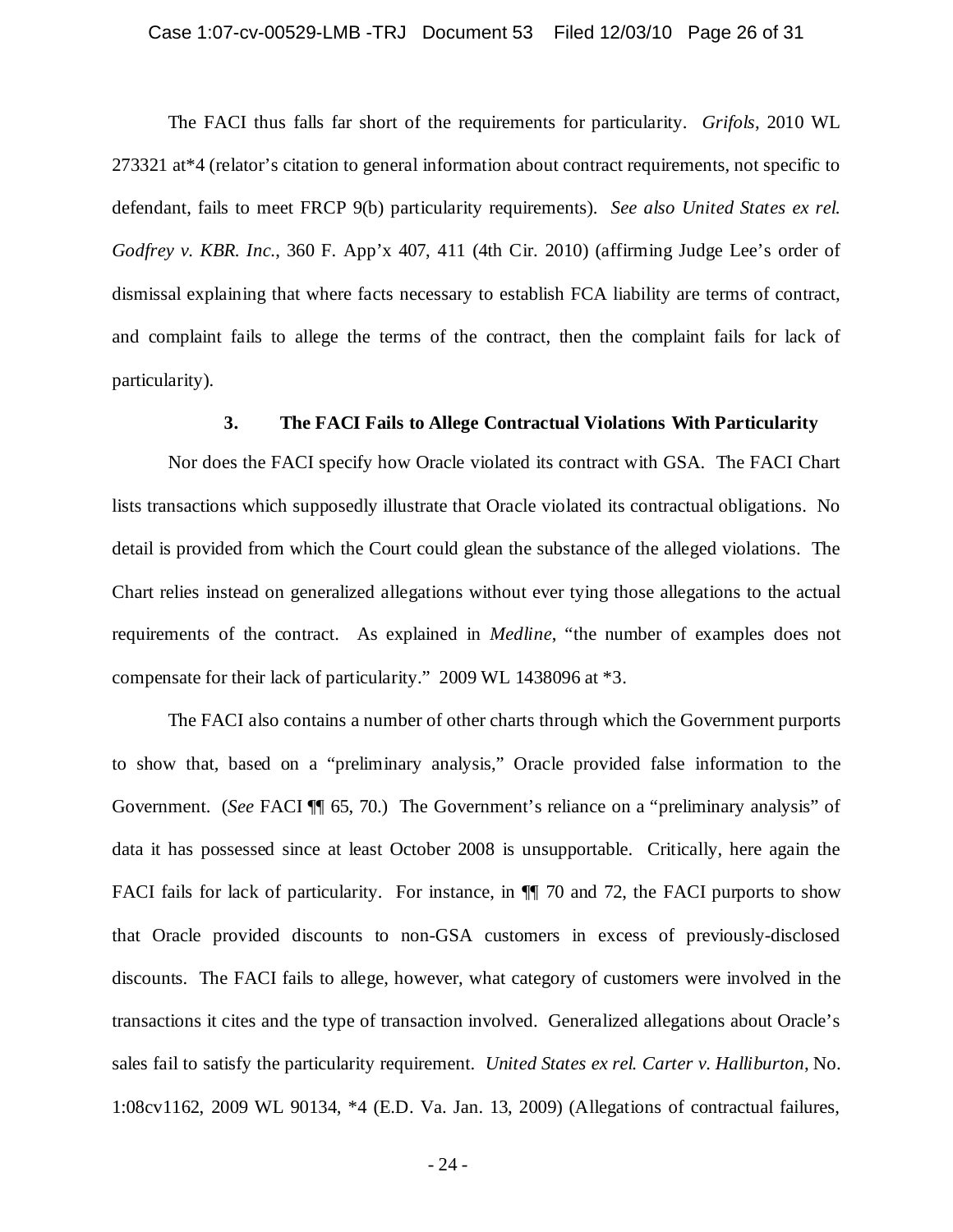#### Case 1:07-cv-00529-LMB -TRJ Document 53 Filed 12/03/10 Page 27 of 31

coupled with formulaic recitation of the elements of an FCA claim, do not rise to the level of particularity required under FRCP 9(b).).

Finally, without providing any context or factual support, the FACI references a January 24, 2005 discount schedule and avers that "upon information and belief," the disclosure was false. (FACI ¶¶ 74-75.) Such a pleading is facially defective and cannot survive a motion to dismiss. *See United States ex rel. Lindsey v. Easter Seals UCP North Carolina, Inc.*, No. 1:06CV125, 2007 WL 3124664 (W.D.N.C. Oct. 25, 2007) (finding that FRCP 9(b) prevents plaintiffs from pleading fraud based upon "information and belief" rather than "hard facts"); *see also United States ex rel. Promega Corp. v. Hoffman-La Roche Inc.*, No. 03-1447-A, slip op. at 6 (E.D. Va. Sept. 29, 2004) (rejecting fraud allegations made on information and belief) (attached as Ex. 7). Conclusory allegations of fraud are insufficient to meet the requirement of particularity. *Harrison,* 176 F.3d at 783-84. Moreover, the bald assertion of falsity fails to meet the minimum pleading standard set by *Ashcroft v. Iqbal*, 129 S.Ct. 1937 (2009). Under that standard, a claim must be "plausible on its face." *Id.* at 1950-51 (quoting *Bell Atl. Corp. v. Twombly*, 550 U.S. 544, 556 n.3 (2007)). Here, "the well-pleaded facts do not permit the court to infer more than the mere possibility of misconduct." *Id.* at 1950. Because the Government does not allege facts to show the discount schedule is false, the FACI does not meet the *Iqbal* test.

The particularity requirements are especially important in the FCA context, where they serve in part to prevent the powerful FCA tool from being used inappropriately. "The clear intent of Rule 9(b) is to eliminate fraud actions in which all the facts are learned through discovery after the complaint is filed." *United States ex rel. Elm*s *v*. *Accenture*, 341 F. App'x 869 (4th Cir. 2009) (quoting *Harrison*, 176 F.3d at 789); s*ee also, Karvelas*, 360 F.3d at 231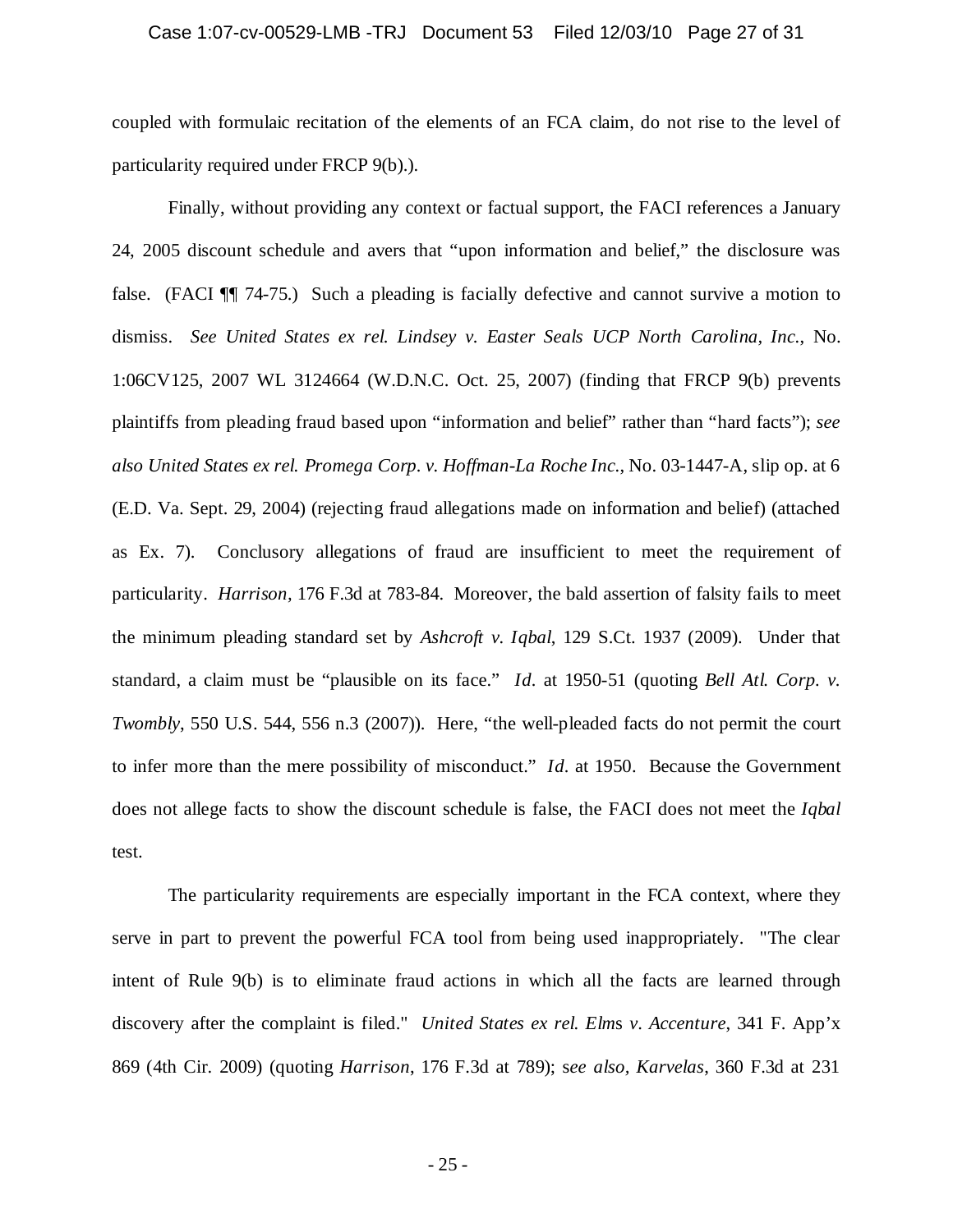#### Case 1:07-cv-00529-LMB -TRJ Document 53 Filed 12/03/10 Page 28 of 31

(citing *United States ex rel. Clausen v. Lab. Corp. of America*, 290 F.3d 1301,1313, n.24 (11th Cir. 2002) (allowing a qui tam plaintiff to proceed without meeting the FRCP 9(b) requirements may encourage a suit premised on "baseless allegations used to extract settlements")). While the caselaw shows that FRCP 9(b) is most commonly invoked to attack a relator's complaint, the case for 9(b) dismissal is even stronger in the context of a complaint in intervention.

Unlike a relator, the Department of Justice has access to data from across the Government. And in this case, the Government has also had the benefit of interviews with Oracle current and former employees, 64,000 pages of documents, detailed reports from Oracle's attorneys and accountants, and a CD containing nearly six years of transaction data, all provided in response to its July 16, 2008 subpoena. Subsequently, in eight months of settlement discussions in 2010, Oracle provided over 1,100 additional pages of documents, including underlying contracts and orders, and answered all of GSA's questions about the transaction data. This is all information that would otherwise be available only in discovery. Nevertheless, even with all the data at its disposal, and access to an Oracle insider (the Relator) who could help interpret that data, the Government is unable to plead with particularity the "who, what, when, where and how" of the alleged fraud.

#### **4. The FACI Fails to Allege Intent with Particularity**

To state a claim under the FCA, the Government must allege that Oracle knowingly presented for payment or approval a false or fraudulent claim. Although the particularity standard of FRCP 9(b) does not apply with respect to scienter, allegations of intent may not be pled as conclusions. Rather, they must include enough of a factual basis from which one may conclude that the defendant acted with the requisite intent. *See North Carolina Farmers' Assistance Fund v. Monsanto Co.*, No. 1:08cv409, 2010 WL 3817349, \*10 (M.D.N.C. Sept. 27, 2010) (plaintiff must specify the information based on which it formed a plausible belief);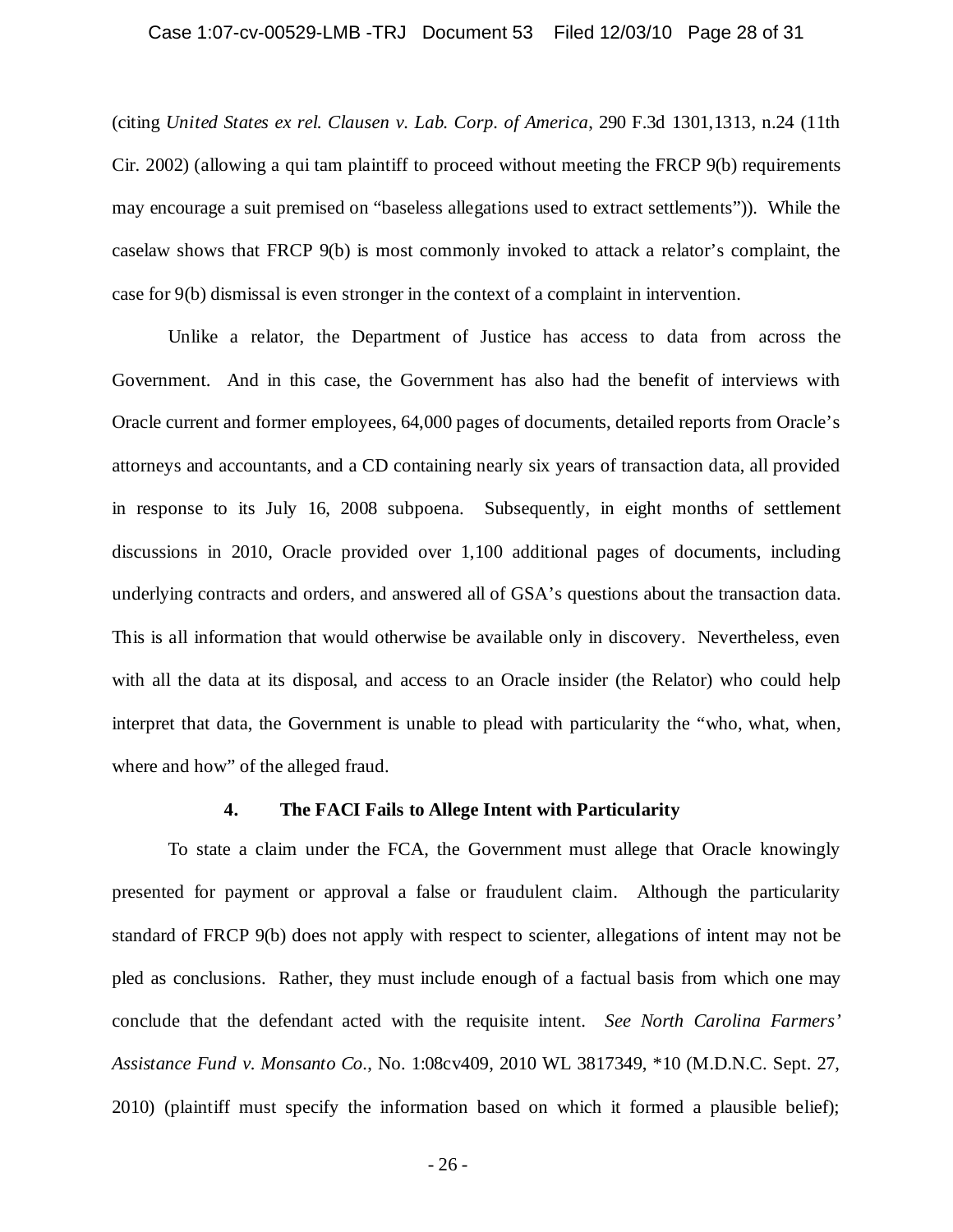#### Case 1:07-cv-00529-LMB -TRJ Document 53 Filed 12/03/10 Page 29 of 31

*Tricontinental Indus., Ltd. v. PricewaterhouseCooopers, LLP,* 475 F.3d 824, 841 (7th Cir. 2007) (issue is whether facts and reasonable inferences therefrom permit conclusion that false statements were made with requisite intent); *DiLeo v. Ernst & Young,* 901 F.2d 624, 629 (7th Cir. 1990) (complaint must afford basis for believing plaintiffs could prove scienter).

In this case, the FACI fails to allege any facts suggesting that Oracle knew that the allegedly false statements were actually false, or that Oracle acted in reckless disregard or with deliberate ignorance. The FACI alleges in ¶¶ 73 and 78 that Oracle knew that its affirmations of previous disclosures were false. This of course ignores that Oracle's affirmations all the "except as previously discussed" caveat. It also appears to be the only explicit reference to scienter, except for the very rote language in the counts. Essentially, the allegation is that because the Government has now decided that the disclosures are false, Oracle must have intended to make false statements. This kind of generalized intent allegation is insufficient.

## **5. The FACI Fails to Allege Materiality**

Liability under each of the provisions of the FCA is subject to the judicially-imposed requirement that the false statement or claim be material. Materiality depends on whether the false statement has a natural tendency to influence agency action or is capable of influencing agency action. *Harrison*, 176 F.3d at 785. To be viable, the FACI must also allege with particularity a link between the government's decision to pay and an alleged false statement. *Id.* The Government must show that Oracle's disclosures were material - had it known that the statements were false, it would have refused payment.

The FACI's allegations are patently insufficient in this regard. The Government has used rote language to allege that Oracle's statements were material to its payment decisions (*see* ¶¶ 58, 63, 73 and 92), but it has failed to allege any facts that would support a showing of materiality. And indeed, the 1998 Audit demonstrates just the opposite - the Government had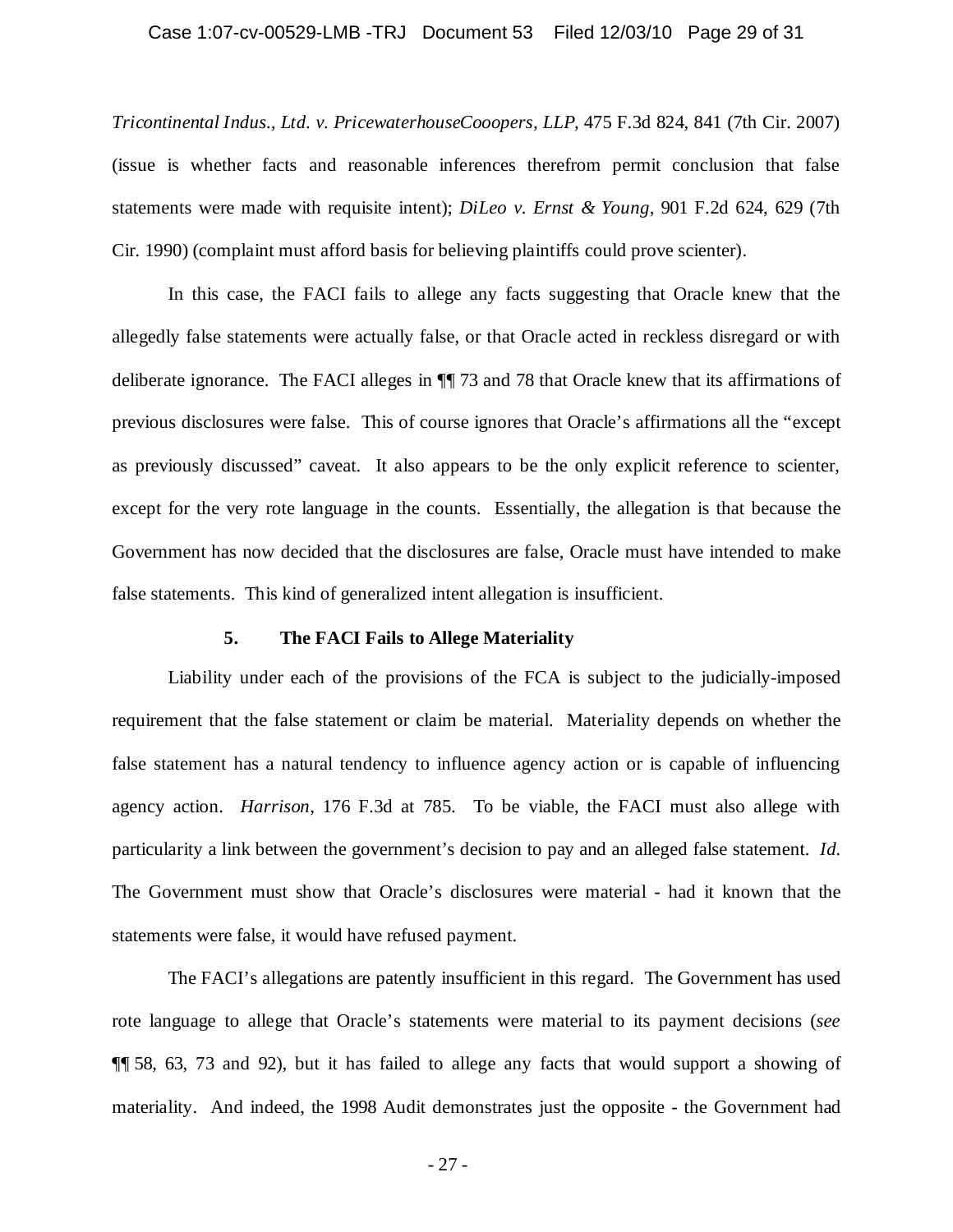full knowledge of Oracle's pricing practices, yet it decided to enter in the Contract anyway. It is difficult to construct an argument for materiality in these circumstances, and the Government has not even made the attempt.

### **CONCLUSION**

For the reasons set out above, the Court should dismiss the FACI in its entirety and with prejudice. All claims based upon the 1997 Disclosure and e-Business allegations are untimely or otherwise improper. In addition, despite two attempts, the Government has not sufficiently pled a timely FCA violation or act of common law fraud. Finally, in the absence of a valid fraud claim, if the Court concludes that the FACI states a valid common law contract or quasi-contract claim, then such claims are subject to the Contract Disputes Act, and this Court lacks jurisdiction to hear them. *See United States v. J & E Salvage Co.*, 55 F.3d 985, 987-88 (4th Cir. 1995). Accordingly, the FACI should be dismissed for failure to meet the requirements of FRCP 9(b) and 12(b)(6).